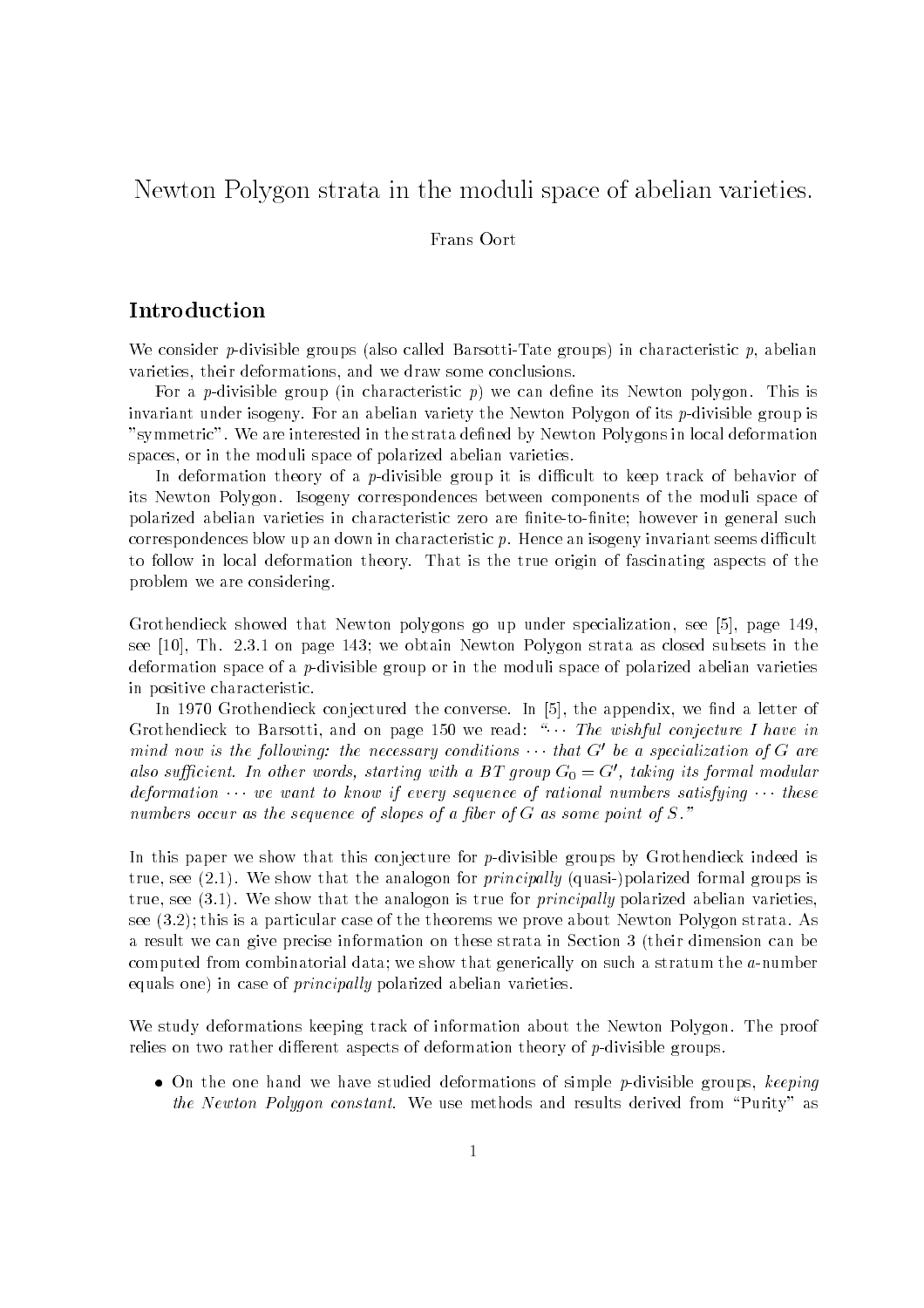obtained in  $[8]$ . This works fine for simple groups. However the use of "catalogues" for non-isoclinic groups does not seem to give what we want; it is even not clear that nice catalogues exist in general

 $\mathcal{N} = \mathcal{N}$  and we studied the other hand with a G-UI as closed ber here the studies again as closed ber here the studies of the studies of the studies of the studies of the studies of the studies of the studies of th we study deformations where the Newton Polygon jumps. This works by using a noncommutative version of the theorem of Cayley-Hamilton from linear algebra, see [18]. Note however that the CayleyHamilton approach breaks down essentially for a -

In this paper a combination of the two methods give what we want. Hence, in spirit, the proof of a straight statement is not uniform We have not been able to unify these in one straightforward method. We wonder what Grothendieck would have substituted for our proof.

Here is a survey of results on Newton Polygon strata inside  $\mathcal{A} := \mathcal{A}_{g,1} \otimes \mathbb{F}_p$ .

- . For every symmetric event in eightic **t** and locus was alleged was also because when the locus was also because Grothendieck and the control of the control of the control of the control of the control of the control of the control of the control of the control of the control of the control of the control of the control of the contro
- For every  $\xi$  and every irreducible component  $W \subset W_{\xi}$  its dimension can be computed easily dimensional international international international international invariant see a social international
- Generically on W the Newton Polygon equals  $\xi$  and generically the a-number is at most one see 
-
- The supersingular locus  $S_{q,1}$  has "many components" (for  $p \gg 0$ ; Deuring-Eichler for  $\mathbf{v}$  is a contract for all g-d-contract for all g-d-contract for all g-d-contract for all g-d-contract for all g-d-contract for all g-d-contract for all g-d-contract for all g-d-contract for all g-d-contract for all g
- $\mathcal{L}_{\mathcal{A}}$  is geometrically in the locus W-Line and the locus  $\mathcal{A}_{\mathcal{A}}$  is geometrically in the locus  $\mathcal{A}_{\mathcal{A}}$

We remark that in case of quasi-polarized  $p$ -divisible groups, or polarized abelian varieties, without supposing that the polarization is principal, there are counterexamples to the existence of deformations with given closed fiber, and expected Newton Polygon for the generic fiber.

The interesting phenomenon that Hecke correspondences (finite-to-finite in characteristic zero- cause blowing up and down between various strata in positive characteristic is the origin of these interesting facts It seems a miracle that for the principally polarized case we obtain such coherent, aesthetically beautiful theorems.

Many people have patiently listened to me in discussions about this topic Especially I men tion, and I thank: Ching-Li Chai, Johan de Jong, Ke-Zheng Li, Shinichi Mochizuki and Ben Moonen for sharing their time and interests with me

#### $\mathbf 1$ oome acminions, notations, and results we are going to use

Throughout the paper we fix a prime number  $p$ . We apply notions as defined and used in [18], and in [8]. For a p-divisible group G, or an abelian variety X, over a field of positive characteristic we use its Newton Polygon abbreviated by Newton Polygon abbreviated by Newton Polygon abbreviat <sup>N</sup> X- For dimension d and height h d c of G respectively dimension g d c of Xthis is a lower convex polygon in R  $\alpha$  , the station  $\alpha$  at  $\alpha$  is an  $\alpha$  at  $\alpha$  is a convex contract of  $\alpha$ points such that every slope is nonnegative and at most equal to one We write - if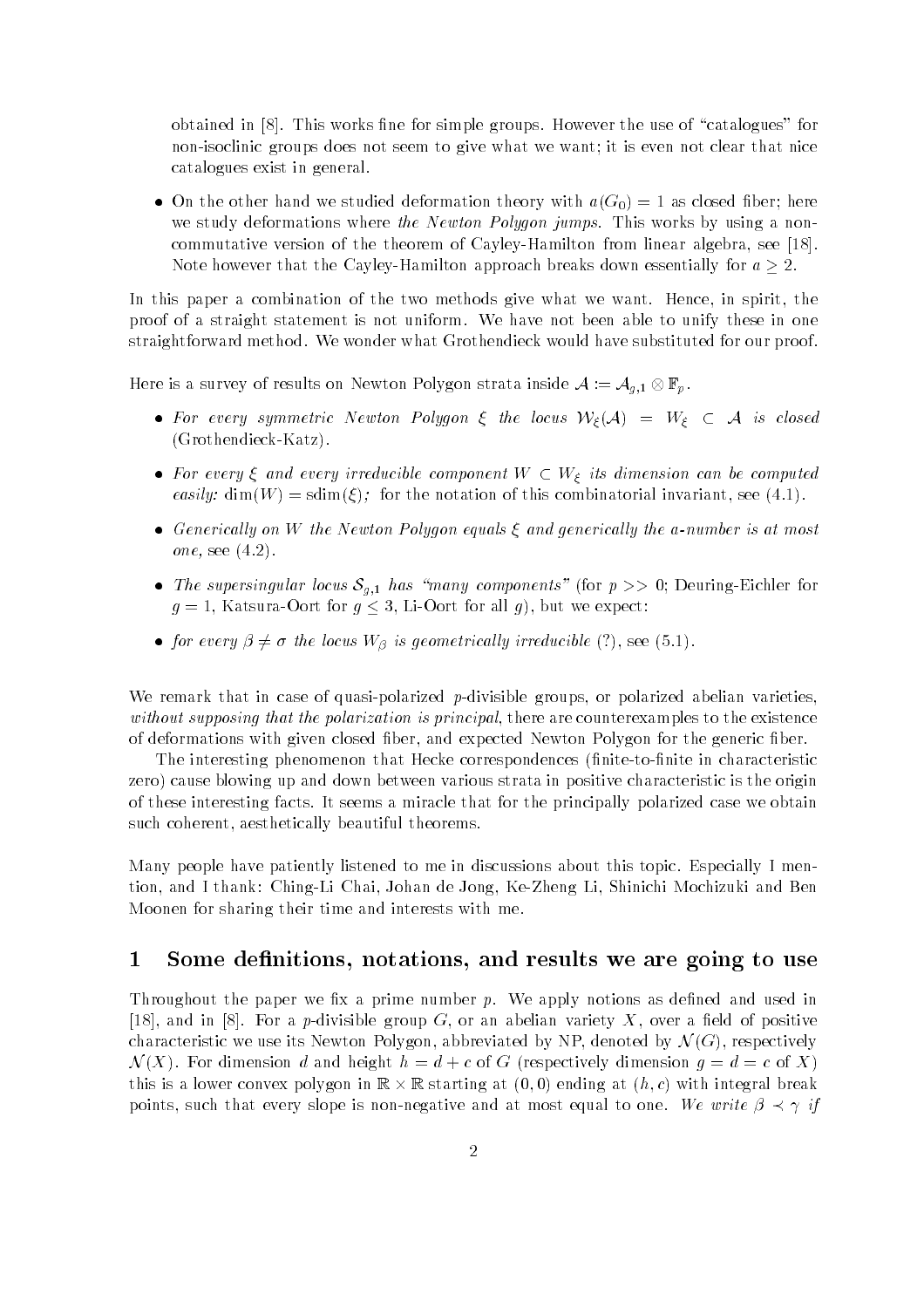every point of is on or below - the locus dened by contains the one dened by -- For further details we refer to [18].

- A theorem by Grothendieck and Katz see says that for any family G S of point for an and for any newton characteristic p-point is a unique controlled by a unique closed and the control set  $W \subset S$  containing all points s at which the fiber has a Newton Polygon equal to or lying above  $\gamma$ :

$$
s\in W\quad\Leftrightarrow\quad \mathcal{N}(\mathcal{G}_s)\prec\gamma.
$$

This set will be denoted by

$$
W_{\gamma} =: \mathcal{W}(\mathcal{G} \to S) \subset S.
$$

In case of symmetric Newton Polygons we write

$$
\mathcal{W}_\gamma(\mathcal{A}_g\otimes\mathbb{F}_p)=W_\gamma
$$

for the Newton Polygon stratum given in the moduli space of polarized abelian varieties in characteristic p. We will study this mainly inside  $A := A_{g,1} \otimes \mathbb{F}_p$ , the moduli space of principally polarized abelian varieties in characteristic  $p$ .

 $(1.2)$ In "Purity" we obtained, see  $[8]$ , Th. 4.1: If in a family of pdivisible groups say over an irreducible scheme the Newton Polygon jumps, then it already jumps in codimension one.

- For a commutative group scheme G over a eld K in characteristic p- we write age is the dimension of the Luce space Home Lemma  $\alpha_{H}$  , where  $\alpha$  is an any perfect element containing  $K$ .

Note that there exist examples in which

$$
\dim_K(\mathrm{Hom}(\alpha_p, G)) < \dim_L(\mathrm{Hom}(\alpha_p, G_L)).
$$

 $\mu$  is a then different then dimensionally and  $\mu$  and  $\mu$ 

 $N$  if the locality is non-trivial part of G is non-trivial ie in G is non-trivial ie in G is non-trivial ie in G is non-trivial in  $\Gamma$ ordinary Hence if we interest if we interest against the same interest or against the same interest or ag-

- We recall one of the results obtained by the method of Purity as described in  $\sim$  - - - - - -  $\sim$  - - - -  $\sim$ 

Let  $G_0$  be an absolutely simple p-divisible group over a field K of characteristic p. Then there exists a definition  $\mathcal{A}$  and agree  $\mathcal{A} = \mathcal{A}$  and a define  $\mathcal{A} = \mathcal{A}$  and a define  $\mathcal{A} = \mathcal{A}$ 

, we recall our the results of the results of the results of the case of the method of CayleyHamilton as described as described as described of  $\sim$ in the from the see using the norm that we see using the norm that we see using the norm  $\mathcal{M}$ 

 $\blacksquare$  . The algebraic group over an algebraically closed given in  $\blacktriangleright$   $\blacksquare$   $\blacksquare$  with a  $\blacksquare$   $\blacksquare$   $\blacksquare$  $\nu = \text{Det}(A_0)$  there exists a coordinate system  $\{v_j \mid j \in \vee \{p\}\}\$  and an isomorphism  $\nu = \nu$ Spfk tj <sup>j</sup> <sup>j</sup> 
 -- such that for any N X- we have

$$
\mathcal{W}_{\gamma}(\mathcal{D}) = \text{Spf}(R_{\gamma}), \quad \text{with} \quad R_{\gamma} := k[[t_j \mid j \in \diamondsuit(\gamma)]] = k[[t_j \mid j \in \diamondsuit(\rho)]]/(t_j \mid j \notin \diamondsuit(\gamma)).
$$

corollary-between the corollary-corollary-corollary-corollary-corollary-corollary-corollary-corollary-corollar Newton Polygon N G- is realized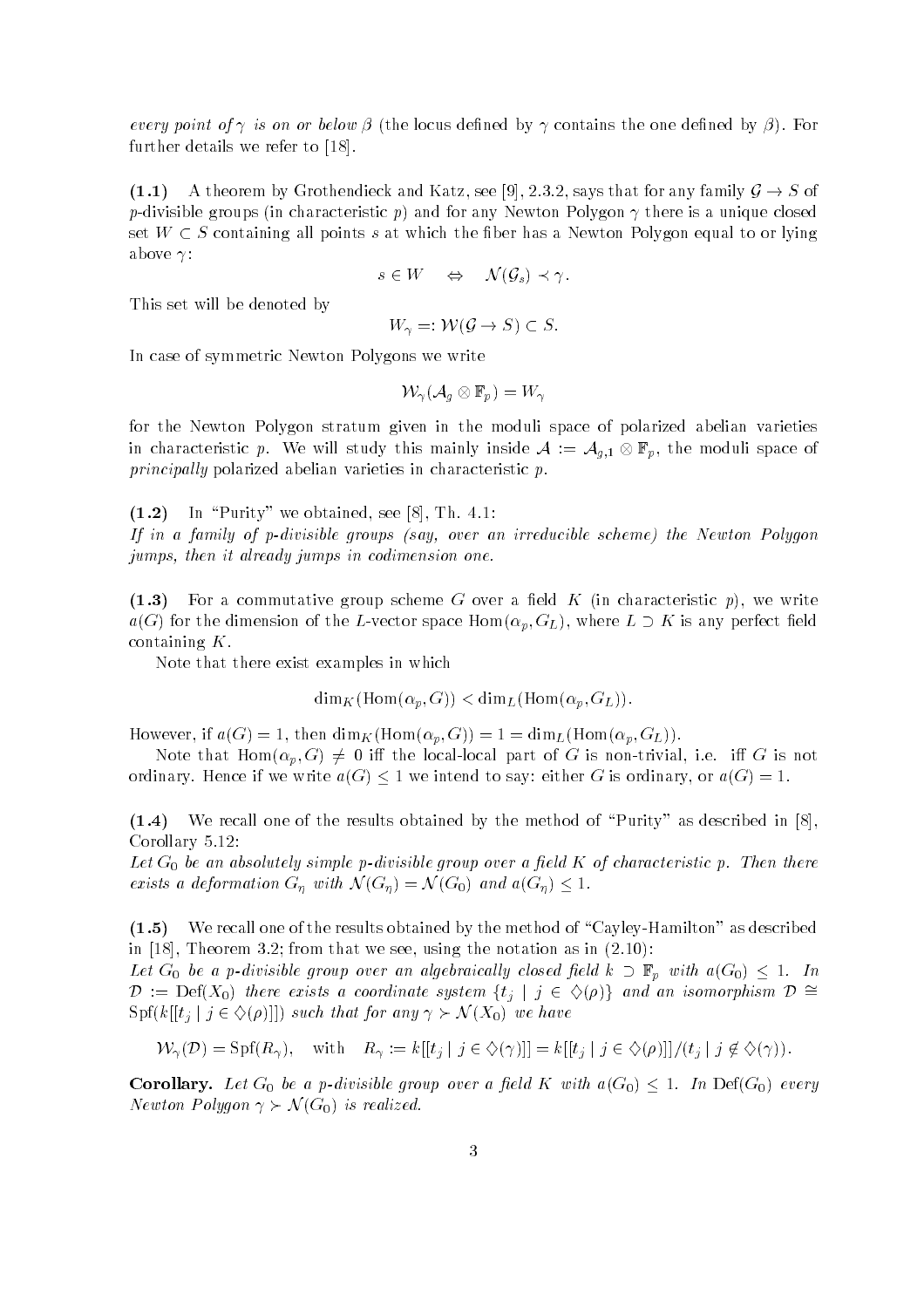In the NPS the NPstrata are closed subsets and we have seen that the nite union of  $\mathbf{N}$ strata belonging to all NP strictly above  $\gamma$  is properly contained in the stratum given by  $\gamma$ .

For symmetric Newton Polygons we have analogous statements with

$$
\mathrm{Def}(G_0, \lambda_0) \cong \mathrm{Spf}(k[[t_j \mid j \in \Delta(\rho)]]),
$$

using the notation as in 
-

 $(1.6)$ . Displays- Given a Displays- module module module many module group and a William Construction and W-free module, the map  $F : M \to M$  is given by a matrix, called a display. Mumford showed that deformations of certain p-divisible groups can be given by writing out a display over a more general base ring we need it contains in the contained in  $\mathbb{R}^n$  also see  $\mathbb{R}^n$  . The set  $\mathbb{R}^n$ construct deformations of local-local  $p$ -divisible groups. We shall write out the display, and use several times with the this deformation mention-  $\mu$  this definition is deformation see  $\mu$  and  $\mu$  with  $\mu$ 3, in particular his Corollary 3.16. Deformations of polarized formal p-divisible groups can be described with the help of displays see  $\mathbb{R}^n$  . The help of displays see  $\mathbb{R}^n$ 

Notations and results as described in  $[18]$  and in  $[8]$  will be used below.

We write K for an arbitrary field in characteristic p, and k for an algebraically closed field.

#### $\overline{2}$ Deformations of  $p$ -divisible groups

 $(2.1)$  Theorem conjectured by Grothendieck Montreal - Let K be a eld of char acteristic products and let G be a positive group over the state over the state over A G-G-G-G-G-G-G-G-G-G-G-G Polygon Suppose given a Newton Polygon below - a provided by Apple Polygon and the exists a deformation G  $\mu$  -  $\mu$  G of G such that N  $\mu$  G  $\mu$  and  $\mu$  and  $\mu$ 

Deformations of p-divisible groups. For p-divisible groups there exists a solution to the universal deformation problem in equi-characteristic: given  $G_0$  over a field K, there exists a formal p-divisible group  $g \to sp((A)$  which is universal for this problem, and  $A = K[[t_1, \cdots, t_{dc}]]$ . As finite group schemes are "algebraizable", the same holds for certain limits, and this results in a universal family denoted by G  $\mu$  , Specifically and formal from passage from from  $\Delta$ positive groups over Spectal in positivity groups over Specific, without further comments in

We say that  $\mathcal{H}_\eta$  is a *deformation* of  $G_0$ , if there exists a complete local domain B of characteristic p with residue class eld K and elds of quotients QB-

and the state of the contract of the special order of the state of the state of the state of the state of the state of the state of the state of the state of the state of the state of the state of the state of the state of

with special liber  $\pi \otimes \pi = \sigma_0$  and generic liber  $\pi \otimes \mathcal{Q}(D) = \pi_{\eta}$ .

Reduction of the problem Inside <sup>D</sup> SpecA- the base of the universal deformation space of  $G_0$ , for a given Newton Polygon  $\gamma$  there is a closed  $V_\gamma \subset \mathcal{D}$  carrying all p-divisible groups with the new top give equal or above  $\mathcal{L}_1$  , the proven in order to prove Theorem (In  $\mathcal{L}_2$  ) and have to show that there is an irreducible component of  $V_{\gamma}$  with generic point parameterizing a p-divisible group having Newton Polygon exactly equal to  $\gamma$ . Hence it suffices to show (2.1)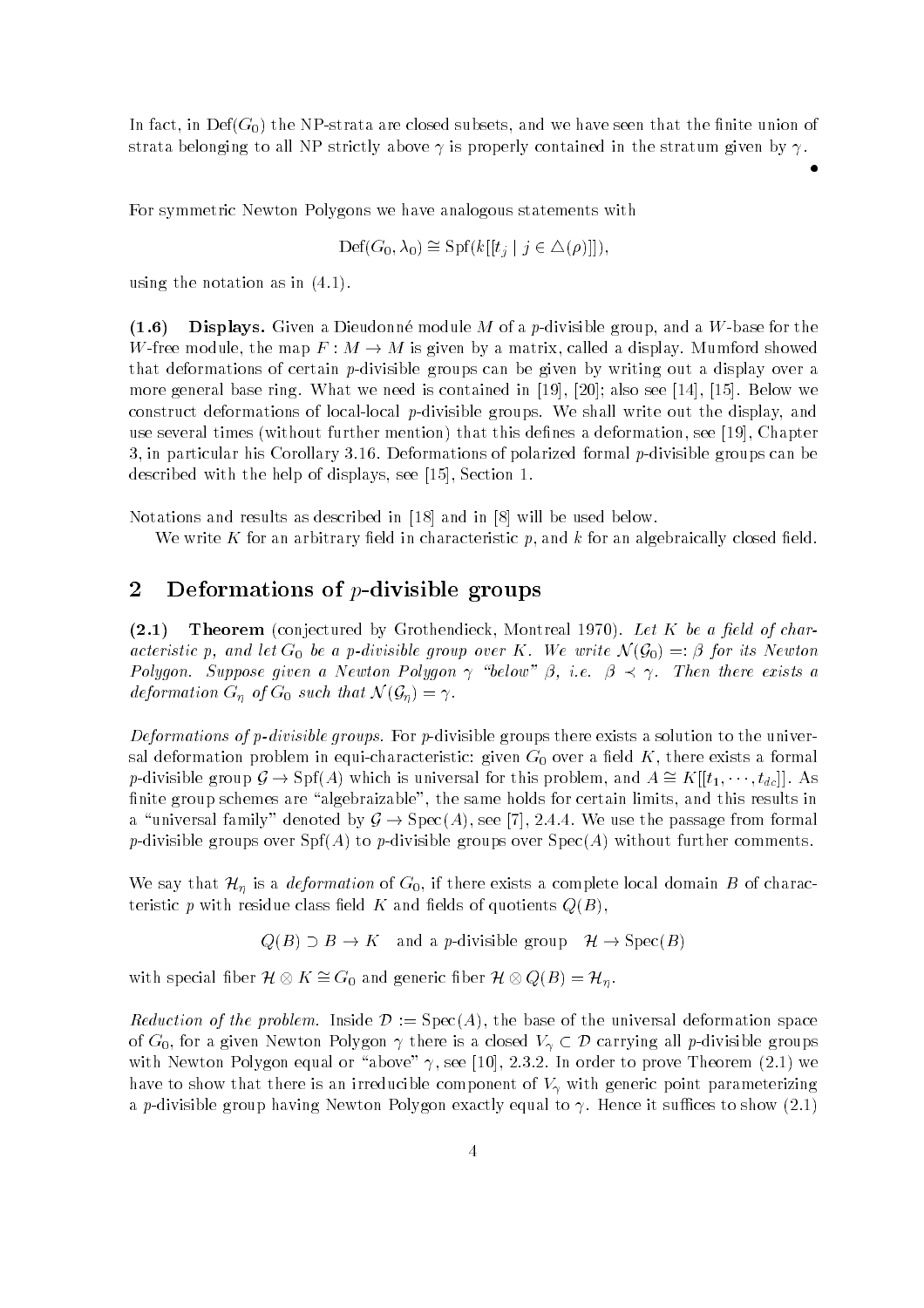in case  $K = k$ , an algebraically closed field, and in case  $G_0$  is a local-local p-divisible group. From now on we make these assumptions, and we write h for the height of  $G_0$ , and d for its dimension, and  $h = d + c$ .

 $(2.2)$ Filtered groups. Consider a p-divisible group  $G_0$  over an algebraically closed field k. suppose its Newton Polygon - March 2001 - Polygon - March 2001 - Polygon - March 2002 - Polygon - Polygon - Po

$$
\#(\beta\cap(\mathbb{Z}\times\mathbb{Z}))=m+1;
$$

then there exist simple groups  $Z_i$ , with  $1 \leq i \leq m$ , corresponding with the slopes between integral points in  $\gamma$  (we arrange these slopes in some order), and an isogeny  $\sum Z_i \to G_0$ . We define a filtration

$$
0 = G_0^{(0)} \subset \cdots \subset G_0^{(i)} \subset \cdots \subset G_0^{(m)} = G_0
$$

by taking the image

$$
\sum_{i < j} Z_i \quad \longrightarrow \quad G_0^{(j)} \subset G_0.
$$

Such a filtration has the following property:

• The successive quotients  $G_0^{\gamma}/G_0^{\gamma-\gamma}$ , with  $0 < i \leq m$  are simple p-divisible groups.

This is called a *maximal filtration* of  $G_0$ . We will consider deformations of filtered groups.

executive taken taken taken the litration for example such that the successive quotients have non-decreasing slopes; however we do not need such a condition for our construction below

 $(2.3)$ A base adapted to a filtration. Suppose given a maximal filtration of  $G_0$  over k as above. We write  $d_i$  for the dimension of  $G_0^{\vee}$  and  $c_i$  for the dimension of its dual. Let  $M_0 = \mathbb{D}(G_0)$ be the covariant Dieudonne module. This has a filtration by  $\mathbb{D}(G_0^{(\gamma)})=:M_0^{(\gamma)}\subset M_0^{(\gamma)}=M_0.$ we say that fix  $\mathcal{Y} = \{x_i\}$  and  $\mathcal{Y} = \{x_i\}$  and  $\mathcal{Y} = \{x_i\}$  and  $\mathcal{Y} = \{x_i\}$  and  $\mathcal{Y} = \{x_i\}$ fultration if it is a W-base for  $M_0$  with  $y_j \in VM_0,$  and moreover  $x_j \in M_0^{\sim}$  iff  $j \leq d_i$  and  $y_j \in M_0^{\vee}$  iff  $j \leq c_i$ .

**Claim:** Such a base exists. In fact, note that if  $H \subset G$  is a sub-p-divisible group, then <sup>D</sup> H- DG- is a submodule such that the quotient has no Wtorsion hence it is a Wdirect summand. Using this, we conclude the existence of a  $W$ -base of the given form.

 $(2.4)$ **4)** Lemma. There exists a deformation  $\{G^{(1)} \mid G \leq i \leq m\}$  of filtered p-ateisible groups such that every sub-quotient

$$
\mathcal{Y}^{(i)} := \mathcal{G}^{(i)} / \mathcal{G}^{(i-1)}
$$

is an absolutely simple p-divisible group of constant slope, with  $a(Y_n^{\gamma})$ **Proof.** We show that this is a direct consequence of [8], Corollary  $(5.12)$ . It suffices to prove the lemma in case  $G_0$  is local-local. We describe deformations of p-divisible groups (in equal characteristics-  $\mu$  and in particular of literation  $\mu$  are specified potential and help of displays Consider M DG - and a basis adapted to the ltration as above We consider the display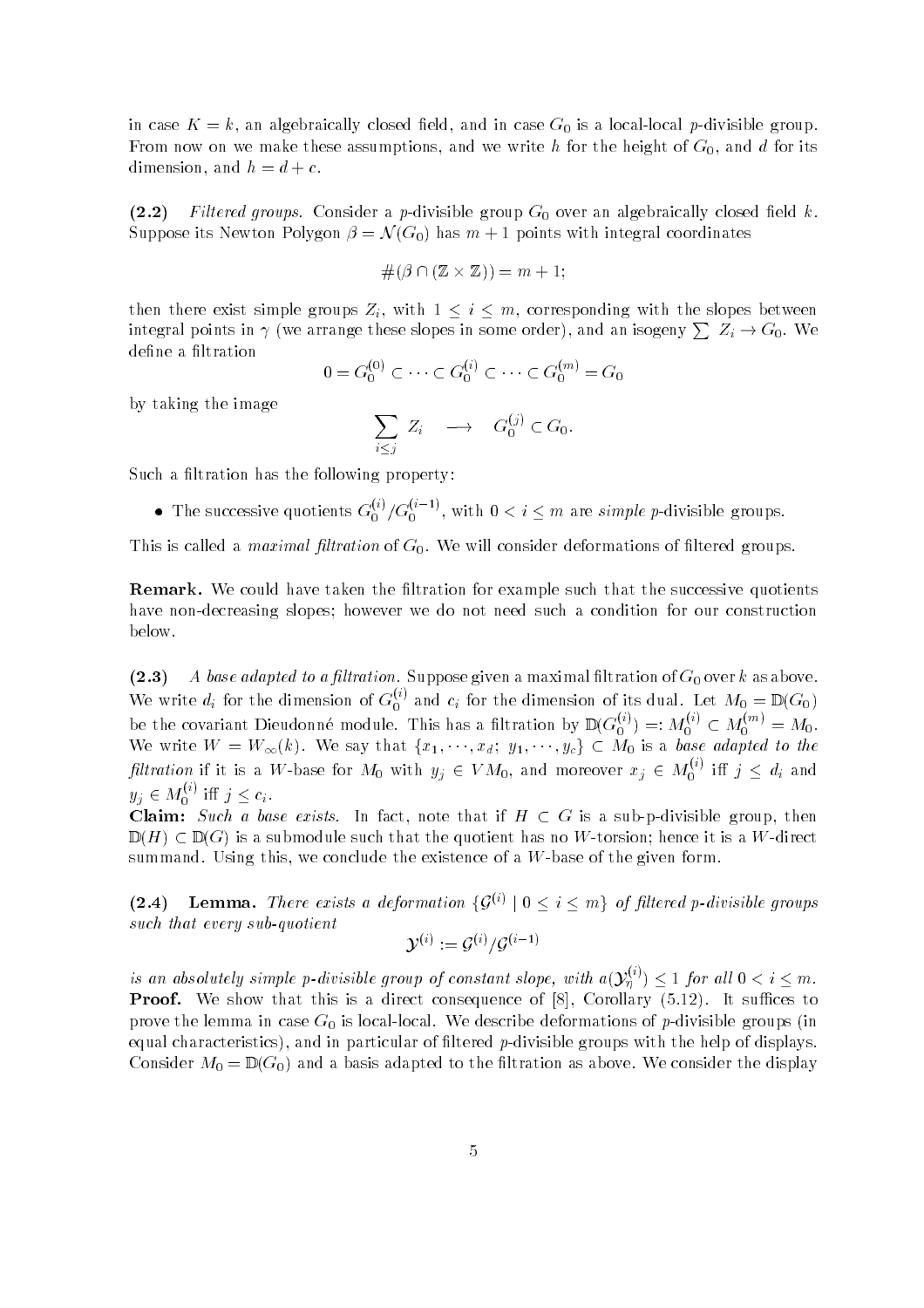of  $M_0$ , i.e. the matrix of the  $\sigma$ -linear map  $F : M_0 \to M_0$  on this W-basis, can be given in block form

$$
\left(\begin{array}{cc}A & pB \\ c & pD \end{array}\right),
$$

and its display is

$$
\left(\begin{array}{cc} A & B \\ c & D \end{array}\right) = \left(\begin{array}{cc} (A_{a,b}) & (B_{a,f}) \\ (C_{e,b}) & (D_{e,f}) \end{array}\right), \quad 1 \leq a, b, e, f \leq m.
$$

Here for a b e  $\mathcal{A}$  is the four diagonal blocks give the induced blocks give the induced blocks give the induced blocks give the induced blocks give the induced blocks give the induced blocks give the induced blocks g display on  $Y_0^{\gamma\gamma} = G_0^{\gamma\gamma}/G_0^{\gamma-\gamma}$ . As this is the display of a filtered group we have  $A_{a,b}=0$  for ab Def for ef

 $A = \{ \begin{matrix} 1 & 1 & 1 & 1 \ 1 & 1 & 1 & 1 \end{matrix} \}$  and  $\{ \begin{matrix} 1 & 1 & 1 & 1 \ 1 & 1 & 1 & 1 \end{matrix} \}$ Teichmüller lifts of the variables  $t_{i,j}$ . According to the mumbers  $d_i$ , and  $c_i$  this matrix is written in all blockform  $\mathcal{L} = \{ \mathcal{L} \{ \mathcal{L} \} \}$  , and the universal deformation  $\mathcal{L}$  is the universal deformation  $\mathcal{L}$ the display

$$
\left(\begin{array}{cc}A+TC & B+TD\\ C & D\end{array}\right).
$$

For every simple factor  $Y_0^{\gamma\gamma}$  there is a matrix  $\tau_{i,i}$  giving a deformation of  $Y_0^{\gamma\gamma}$  to  $Y_7^{\gamma\gamma}$  with generic fiber having the same Newton Polygon as  $Y_0^{\gamma\gamma}$  and  $a$ -number equal to one: this is  $\mathcal{C}$  . The matrix  $\mathcal{C}$  is the matrix T in block form with the matrix  $\mathcal{C}$  in block form with the matrix  $\mathcal{C}$ elements, and  $\tau_{i,j} = 0$  for all  $i \neq j$  we achieve a deformation of filtered groups of the filtered  $G_0$  which satisfies the requirements of the lemma. This finishes the proof.

 $(2.5)$ remark- In the slightly distributed case the polarized case will be in the base will be in slightly different from the choice in the proof of 
- however it looked unnecessary to take already here precautions needed in that case

 $(2.6)$ We recall the notion of a display in normal form; in this paper we need only the "modulo p version", which is slightly different from the one considered in [18], 2.1. Let Y be a local-local p-divisible group of dimension u and codimenison v over a field. Suppose Y is given by a display. Here, a W-basis for the display is said to be in *normal form* if we have a basis fx xu y yv <sup>g</sup> with <sup>F</sup> xi- xi for iu and <sup>F</sup> xu- y ie the left hand upper block has entries equal to one just below the diagonal, rest zero, and the left hand lower block has one that  $\mu$  and  $\mu$  the right hand upper corner and rest zero-y process and rest a base can exist only if  $a(Y) = 1$ . the contract of the contract of the contract of the contract of the contract of

Suppose a filtration  $\{H_0^{\infty} \mid 0 \leq i \leq m\}$  of a local-local  $G_0$  considered as above moreover has the property that  $a(H_0^{(1)}/H_0^{(1)})=1.$  We say a base adapted to the filtration is in normal form adapted to the filtration if the base can be induced on each of the subfactors  $\mathbb{D}(H_0^{\gamma'}/H_0^{\gamma-\gamma})$ and if on each of these factors it is in normal form

claim-claim-claim-claim-claim-claim-claim-claim-claim-claim-claim-claim-claim-claim-claim-claim-claim-claim-cl the extra condition  $a(H_0^{\gamma\gamma}/H_0^{\gamma\gamma})$  :  for al l i al lows the choice of a base in normal form adapted to the purchased for the left for N  $\alpha$  - N  $\alpha$  and  $\alpha$  and  $\alpha$  are existence with a vector of  $\alpha$  $x = x_1 \in N$  with  $F - x \notin V N + pN$ ; this follows by methods of p-finear algebra; note that the ranks of the map induced by F on N equals d and the same of the same of the same of the same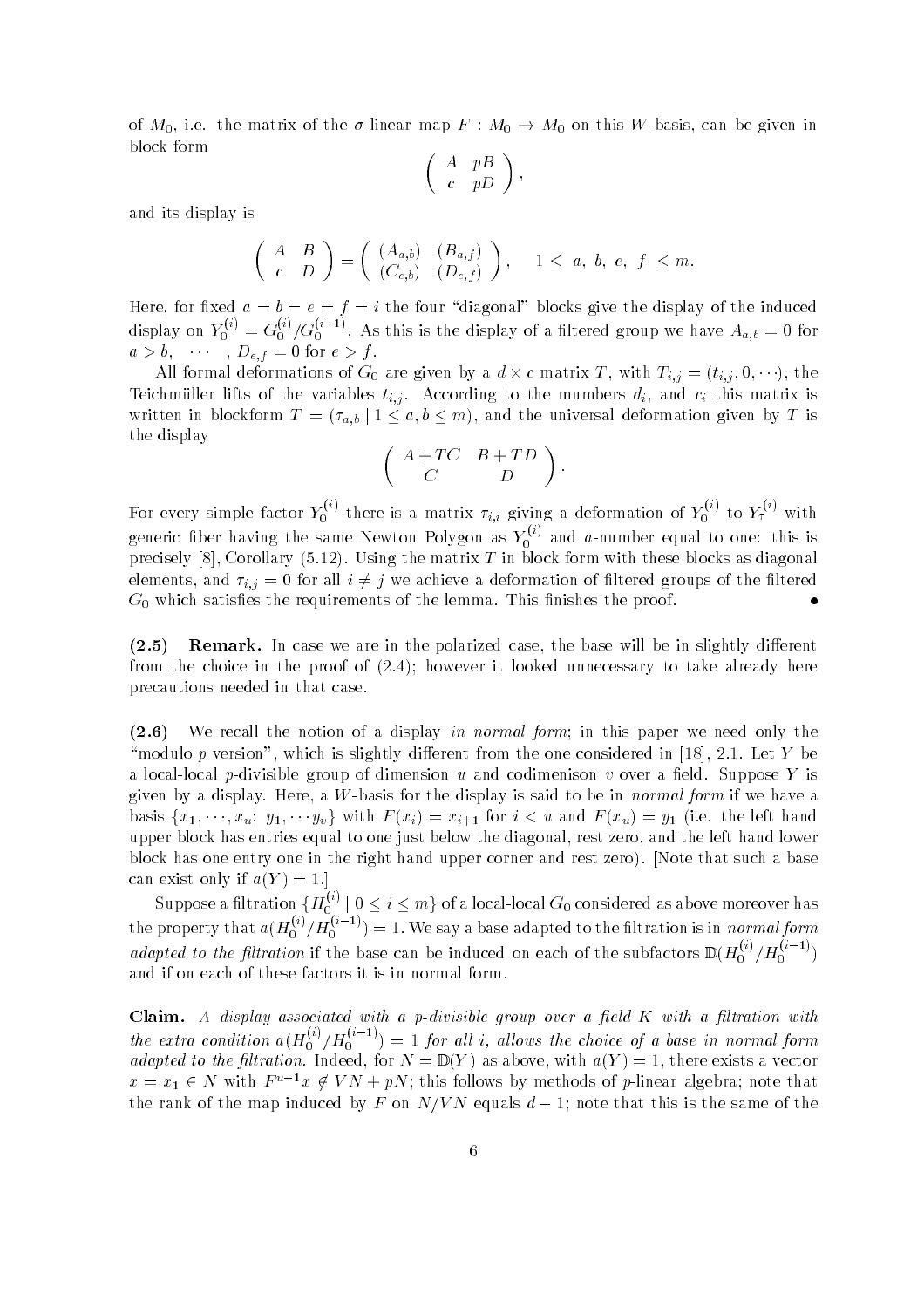rank of the matrix on any base, then  $F \, x \notin pN$  , hence for this module  $N$  a base in normal form exists. We can lift these, chosen for each of the relative factors, to a base in normal form for <sup>D</sup> G -

(2.7) Lemma. Suppose  $\{H_0^{\gamma\gamma} \mid 0 \leq i \leq m\}$  is a filtered local-local p-divisible group over a field K, with  $a(H_0^{\gamma}/H_0^{\gamma-\gamma})=1$ . Then there exists a deformation  $\{\mathcal{H}^{(\gamma)}\mid 0\leq i\leq m\}$  of filtered p-divisible groups such that  $H_{\eta}^{\sim}/H_{\eta}^{\sim}$  ond  $H_{0}^{\sim}/H_{0}^{\sim}$  have the same slopes, and such that  $a(H_n^{n-1}) \leq 1$ .

Proof- It suces to prove this lemma in case we work over an algebraically closed eld k We where for  $\alpha$  is a base form and  $\alpha$  in  $\alpha$  and  $\alpha$   $\alpha$  in the left of  $\alpha$  and  $\alpha$  in  $\alpha$  is the left of  $\alpha$ its existence was showed above. Next we choose the deformation matrix  $T$ . As above, this is in  $\begin{array}{cccc} \text{M} & \text{M} & \text{M} & \text{M} & \text{M} & \text{M} & \text{M} \end{array}$  $\cdots$  since  $\cdots$  , we denote the simulation of  $J$  is the simulation of  $J$  ,  $J$  , we denote  $\tau_{i,i+1}$ , with  $1 \leq i \leq m$  as the matrix consisting of zero elements, except in the left hand upper corner, and there the element equals  $S_i$ ; i.e.  $T_{d_{i-1}+1,c_i+1}=S_i$ ,  $1\leq i\leq m$ , and all other elements in the matrix T are equal to zero we well do - v y - zero matrix T denes a display here it display here it display has been constructed a positivity of the small  $\ell$  in the small small  $\ell$ deformation respects the filtration; moreover it leaves the successive quotients undeformed; hence the Newton Polygon of its generic ber equals - <sup>N</sup> G- Next we compute the Hasseman and deformed group This is given by the matrix  $\mathbf{A}$  is given by the matrix  $\mathbf{A}$ we have diagonal blocks with zeros everywhere, except on the subdiagonal in the blocks, where the elements are one (this is because we have chosen the base such that on partial quotients the matrix is in normal form-part form-different in the deformation is the variable changing by the variables si- the right hand upper corner of the blocks in A T C- mod p immediately above the diagonal Note that the element  $\setminus$  (  $\cdot$  )  $\vdash$   $\bot$  ( $\circ$   $\downarrow$   $\vdash$   $\bot$  as nonzero modulo  $\bot$  ) and  $\bot$  (  $\bot$  ()  $\bot$ we construct the rank of the Hasser Million matrix equals d and  $\mathbb{P}^1$  and  $\mathbb{P}^1$  and fact in the set  $\Box$  the display delete the display delete the delete the column and the column and the column and the column and the column and the column and the column and the column and the column and the column and the column and th columns and rows in such a way that the elements 1 which were just below the diagonal in the same order come on the diagonal and then such that the elements S  $\Gamma$  is the elements  $\sim$ order are on the diagonal in the new matrix modulo p-1 as new mode elements on the s diagonal, and zeros below the diagonal; hence its determinant is non-zero; hence the original matrix has rank equal to  $d-1$ , which proves the claim. This finishes the proof.

 $(2.8)$  Proposition- Suppose G is a pdivisible group over a eld K There is a deformation  $\mathbb{C}^n$  , and  $\mathbb{C}^n$  and  $\mathbb{C}^n$  again. The such that agrees that a  $\mathbb{C}^n$  and  $\mathbb{C}^n$  and  $\mathbb{C}^n$  are  $\mathbb{C}^n$  and  $\mathbb{C}^n$  are  $\mathbb{C}^n$  and  $\mathbb{C}^n$  are  $\mathbb{C}^n$  and  $\mathbb{C}^n$  are  $\mathbb{C}^$ 

Proof- We show that this follows using 
- and - Indeed as we have seen above it suces to start with a local point  $p$  anti-mility  $G$  bulb group  $G$  by  $\mathcal{F}$  and  $\mathcal{F}$  are a deformation to a filtered group H with successive quotients having each  $a = 1$ . We choose an irreducible component of the interest of the specale and the interest of the special contract of the interest of the special contract of the special contract of the special contract of the special contract of the special contract of t with successive quotients having all generically  $a = 1$ , and having the same Newton polygons as in the special between  $\mathbf{f} = \mathbf{f} \mathbf{A}$  , which is eld of fractions the generic best fractions the  $\mathbf{g}$ ltered group with the same Newton polygon - with successive quotients having all anumber equal to one. We consider the universal deformation space of the filtered group  $\mathcal{G} \otimes L_1$ . By  $t \mapsto t$  deformation with constant Newton Polygon having anumber equal to one in the one in the one in the one in the one in the one in the one in the one in the one in the one in the one in the one in the one in the one i the generic fiber; this implies there exists an integral complete local domain  $R_2 \to L_1$ , with  $\mathcal{L}_{\mathcal{U}}$  , and a deformation  $\{X \in \mathcal{U} \mid \mathcal{U} \neq 1 \text{ and } \mathcal{U} \neq 0\}$  , and  $\mathcal{U} \neq 0$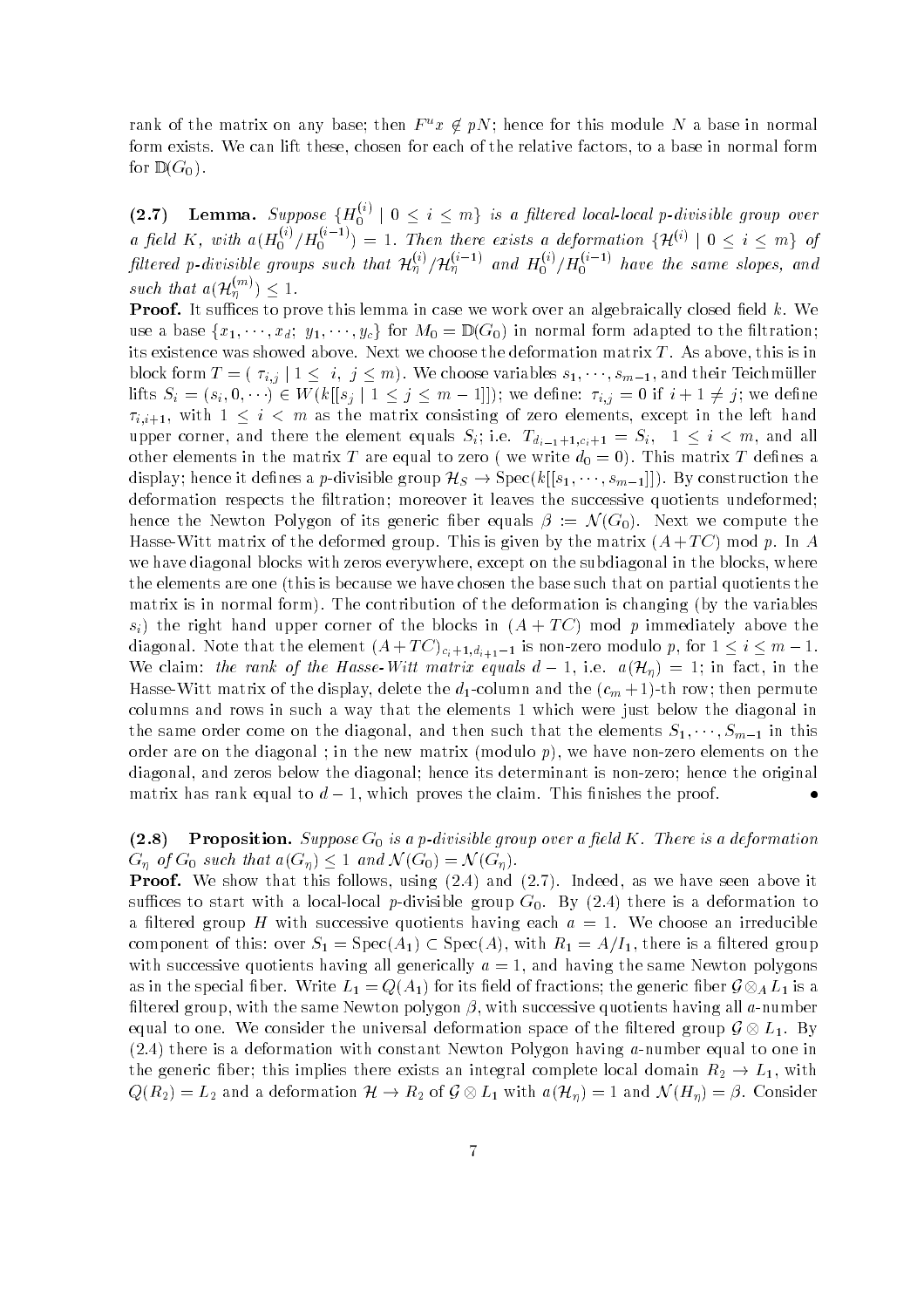the ring  $\Gamma_1$ 

$$
\begin{array}{ccc}\nR_1 & \hookrightarrow & L_1 \\
\uparrow & & \uparrow \\
\Gamma_1 & \hookrightarrow & R_2\n\end{array}
$$

of all elements in  $R_2$  mapping into  $R_1$ . The display defining  $\mathcal{H} \to R_2$  is a lift of the display of  $\mathcal{G} \otimes R_1$ , hence we conclude that it is defined by a matrix with elements in  $\Gamma_1$ . This proves  $(2.8).$ 

 $(2.9)$  $\mathcal{L}_{\mathcal{P}}$  is the state that the state in the computational computations in the state of  $\mathcal{P}_{\mathcal{P}}$  and  $\mathcal{P}_{\mathcal{P}}$ have a deformation of G keeping the Newton Polygon constant and achieving aG  re dense the correlation of the corollary in the corollary in the corollary in the corollary of the corollary admits a ber having  $\mathcal{A}(Q)$  and  $\mathcal{A}(Q)$  are  $\mathcal{A}(Q)$  . The  $\mathcal{A}(Q)$  of  $\mathcal{A}(Q)$  and  $\mathcal{A}(Q)$  are  $\mathcal{A}(Q)$  and  $\mathcal{A}(Q)$  are  $\mathcal{A}(Q)$  and  $\mathcal{A}(Q)$  are  $\mathcal{A}(Q)$  and  $\mathcal{A}(Q)$  are  $\mathcal{A}(Q)$  and  $\mathcal{$ in the previous proof we conclude that this shows that in DefG- the Newton Polygon is realized. This finishes the proof of  $(2.1)$ .

- We use the following notation we x integers h - d- and we write c hd We consider the considered at the constant  $\alpha$  and  $\alpha$  is the constant  $\alpha$  and  $\alpha$  and  $\alpha$  is the constant  $\alpha$  and  $\alpha$  is the constant  $\alpha$ the property the point x y- is on or above the Newton Polygon For a Newton Polygon

$$
\diamondsuit(\beta) = \{(x, y) \in \mathbb{Z} \times \mathbb{Z} \mid y < c, \ y < x, \ (x, y) \prec \beta\},
$$

and we define

$$
\dim(\beta) := \#(\diamondsuit(\beta)).
$$

 $\mathcal{L}$  . The set of the ordinary  $\mathcal{L}$  . The set of  $\mathcal{L}$  and  $\mathcal{L}$  are set of points  $\mathcal{L}$  . The set of  $\mathcal{L}$ is a particle of the contract of the contract of the second that the contract  $\mu$  ,  $\mu$  ,  $\mu$ 

 $(2.11)$  Theorem- Suppose given a pdivisible group G over a eld K Let be a Newton . ( Consider the consider the consider the consider the consider the consider the constant  $\mu$  or  $\mu$ The dimension of every component of V equals dim- 
-- generically on such a closed set the Newton Polygon is  $\gamma$ ; on  $V_{\gamma}$  the a-number generically is at most one. (In fact on V the anumber generically is equal to one i d - c --

Proof- It suces to prove the theorem in case G is dened over an algebraically closed eld k in the seen that the seed that the seen that the seeds to one with the seeds the case of the seeds of th same Newton Polygon and having anumber at most one as in the proof of - transitivity of methods shows that every irreducible component of V-C must be denoted by the theory properties. In  $[18]$  we find a description of the deformation theory of p-divisible groups with a see Africa we know that deforming points with a deforming points with a deforming points with a deforming  $\mathcal{P}(\Omega)$  . The dimension of the dimension of the dimension of the dimension of the locus  $\mathcal{P}(\Omega)$ computed to be purely equal to villege that the theorem follows from the theorem follows from the th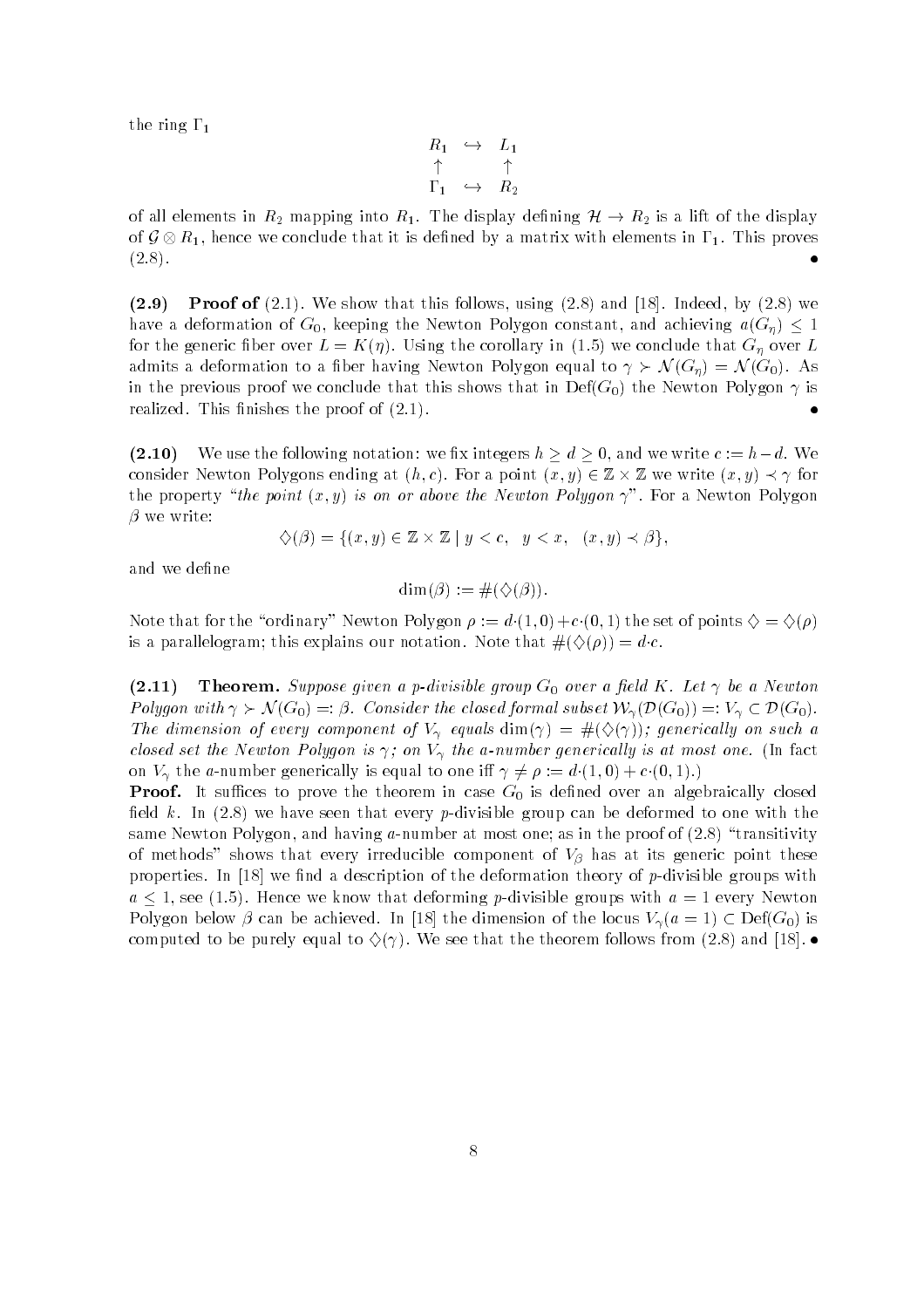### 3 Deformations of principally quasi-polarized formal groups and of principally polarized abelian varieties

 $(3.1)$ **Theorem** (the principally polarized variant of the conjecture by Grothendieck, Montreal and a principally state  $f$  and let  $\mu$  and let  $\mu$  and let  $\mu$  be a principally quasipolarized and let pdivisible group over K We write <sup>N</sup> G- - for its Newton Polygon Suppose given a sym metric Newton Polygon below - ie - Then there exists a deformation G - of  $\mathcal{S}$  -  $\mathcal{S}$  -  $\mathcal{S}$  -  $\mathcal{S}$  -  $\mathcal{S}$  -  $\mathcal{S}$  -  $\mathcal{S}$  -  $\mathcal{S}$  -  $\mathcal{S}$  -  $\mathcal{S}$  -  $\mathcal{S}$  -  $\mathcal{S}$  -  $\mathcal{S}$  -  $\mathcal{S}$  -  $\mathcal{S}$  -  $\mathcal{S}$  -  $\mathcal{S}$  -  $\mathcal{S}$  -  $\mathcal{S}$  -  $\mathcal{S}$  -

 $(3.2)$ corollary-beneficial corollary-corollary-corollary-corollary-corollary-corollary-corollary-corollary-corollary polarized abelian variety over K We write N X-H W ( ) and its Newton K H We write N Suppose given a symmetric Polygon polygon below - a deformation and the exists and the service and the service of th  $\lambda$  -  $\mu$  is  $\lambda$  -  $\lambda$  -  $\lambda$  -  $\lambda$  -  $\lambda$  -  $\lambda$  -  $\lambda$  -  $\lambda$  -  $\lambda$  -  $\lambda$  -  $\lambda$  -  $\lambda$  -  $\lambda$  -  $\lambda$  -  $\lambda$  -  $\lambda$  -  $\lambda$  -  $\lambda$  -  $\lambda$  -  $\lambda$  -  $\lambda$  -  $\lambda$  -  $\lambda$  -  $\lambda$  -  $\lambda$  -  $\lambda$  -  $\lambda$  -  $\lambda$  -  $\lambda$  -  $\lambda$ 

Proof- The existence of a formal polarized abelian scheme as wanted follows from - using the SerreTate theorem on the equivalence between formal deformations of polarized abelian schemes and the corresponding quasi-polarized p-divisible groups, see [9], Th. 1.2.1. By the ChowGrothendieck algebraization method for polarized formal schemes formal GAGA see [4], III".5.4, it follows that we obtain an actual abelian scheme. Its Newton Polygon can be ready the from the position of groups from the west that (field ) follows (field)

In the case and the reduction to the reduction to the reduction to the case the case that  $\alpha$ is defined over an algebraically closed field, and that  $G_0$  is of local-local type (for polarized for a local groups that is the same as saying that it is a local point in the same assumed in the same assumed in  $\mathcal{L}$ the theorem proved for this special case; then it follows in general. From now on we  $G_0$  is a local p-divisible group with a principal quasi-polarization over an algebraically closed field; we write h for the height of  $G_0$ , and d for its dimension; then  $h = 2d$ , and  $G_0$  is a local-local  $p$ -divisible group.

 $(3.3)$ analogous to the denitions as in the density as assumed to the constant constant to  $\{ \infty, \alpha \}$  . The constant principally quasi-polarized filtered formal group over an algebraically closed field.

Suppose the number of points with integral coordinates on the Newton Polygon - <sup>N</sup> Gis  $m+1$ :

$$
\#(\beta \cap (\mathbb{Z} \times \mathbb{Z})) = m + 1.
$$

We write s for the number of  $G_{1,1}$ -factors in the isogeny type of  $G_0$ ; i.e. the number of slopes equal to my more many complete and the event case incompletely the case in case in case in case, which respectively odd; we write  $s = 2t$ , respectively  $s = 2t + 1$ . We write  $m = 2n + s$ . A maximal symplectic ltration of a principally quasipolarized pdivisible group G - is a ltration

$$
0 = G_0^{(0)} \subset \cdots \subset G_0^{(i)} \subset \cdots \subset G_0^{(m)} = G_0
$$

- $\bullet$  such that  $G_0^{\scriptscriptstyle{(n)}}/G_0^{\scriptscriptstyle{(n)}}$  's simple for every  $0 < i \leq m,$  such that
- $\bullet$  moreover  $\lambda_0 : \mathsf{G}_0 \to (\mathsf{G}_0)$  -induces an isomorphism on the subquotients

$$
G_0^{(i)}/G_0^{(i-1)} \to (G_0^{(m-i+1)}/G_0^{(m-i)})^t
$$

for every i m -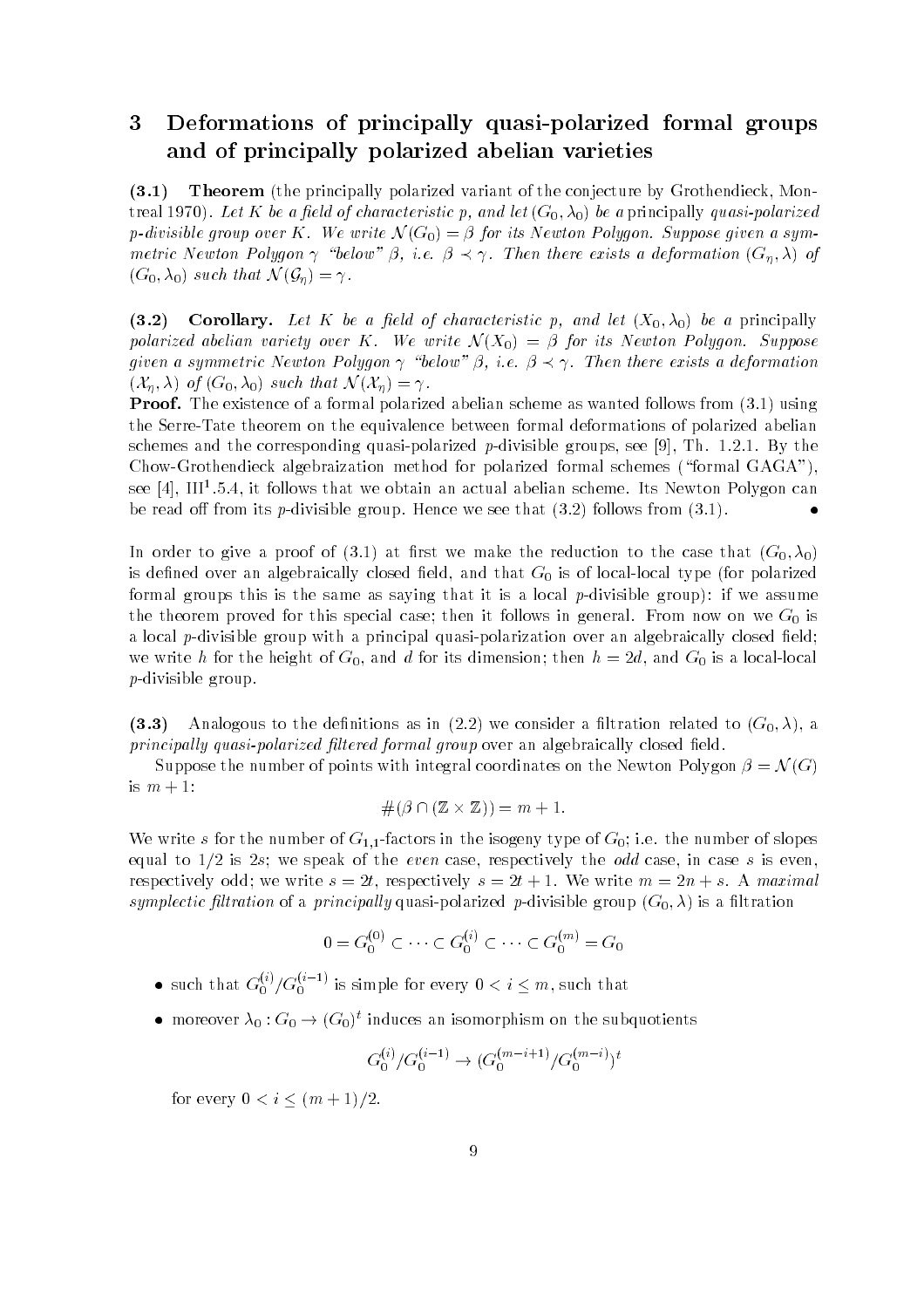Let us explain the last condition. Note that an exact sequence of  $p$ -divisible groups

$$
0 \to X \longrightarrow Y \longrightarrow Z = Y/X \to 0
$$

yields an exact sequence

$$
0 \to Z^t \longrightarrow Y^t \longrightarrow X^t \to 0.
$$

The last condition in the denition of a maximal-density of a maximal-density  $\mathbf{I}$ m - we have a natural commutative diagram

$$
G_0 \qquad \leftrightarrow \qquad G_0^{(m-i+1)} \qquad \longrightarrow \qquad \left( G_0^{(m-i+1)}/G_0^{(i-1)} \right) \qquad \leftrightarrow \qquad \left( G_0^{(i)}/G_0^{(i-1)} \right)
$$

 $\lambda_0 \downarrow \cong \qquad \qquad \downarrow \cong$ 

$$
G_0^t \longrightarrow \left( G_0^{(m-i+1)} \right)^t \longleftarrow \left( G_0^{(m-i+1)}/G_0^{(i-1)} \right)^t
$$
  

$$
\xrightarrow{\parallel \cong}_{G_0^{(m-i+1)}/G_0^{(i-1)}} \longrightarrow \left( G_0^{(m-i+1)}/G_0^{(m-i)} \right).
$$

Such diagrams follow if the composite map  $G_0^{\circ}$   $\rightarrow$   $G_0 \rightarrow (G_0)^c \rightarrow (G_0^{\circ}$   $\rightarrow$   $)^c$  is zero for . The contract of the contract of the contract of the contract of the contract of the contract of the contract of the contract of the contract of the contract of the contract of the contract of the contract of the contrac

Note that in the "odd case", i.e. m is odd, there is a "middle" step in the filtration, and it is required to be self dual; in case  $m$  is even, there is no middle step, and we need only consider in the constant of the constant of the constant of the constant of the constant of the constant of the

The conditions necessary for a filtration to be maximal and symplectic can also be expressed on the Dieudonne module  $\mathbb{D}(G_0) = M_0$ . One has to assume that  $N_0^{\infty} \subset M_0$  has a torsion-free quotient, in order to obtain  $G_0^{\vee} \subset G_0.$  The property of being symplectic can be expressed with the help of the bilinear, non-degenerate, skew pairing on  $M_0$  induced by the principal quasi-polarization.

In this way we see: if  $X \subset G_0$  is a p-divisible subgroup, and  $\lambda_0$  is a principal quasipolarization, such that  $(X \to G_0 \to (G_0) \to X^\circ) \equiv 0,$  then there exists a unique  $X^\circ \subset G_0$ such that  $\lambda_0$  induces a principal quasi-polarization on  $A^-/A$  .

 $\mathcal{L}$  and the constant which was proved in  $\mathcal{L}$  , we find the consideration of  $\mathcal{L}$ quasi-polarized supersingular  $p$ -divisible groups.

$$
\mathbf{I}_r \qquad (S, \tau_r), \quad r \in \mathbb{Z}_{\geq 0} \quad S = G_{1,1}, \quad \deg(\tau_r) = p^{2r},
$$
\n
$$
\mathbf{II}_r \qquad (T, \nu_r), \quad r \in \mathbb{Z}_{\geq 0} \quad T = (G_{1,1})^2, \quad \deg(\nu_r) = p^{2r}.
$$

These are defined as follows. On the Dieudonné modules we take in the first case:

$$
M = W \cdot x \oplus W \cdot F x, \quad Fx = Vx, \quad \epsilon \in W - pW, \quad \epsilon^{\sigma} = -\epsilon, \quad \langle x, Fx \rangle = p^r \cdot \epsilon.
$$

In the second case

$$
M = W \cdot x \oplus W \cdot Fx \oplus W \cdot y \oplus W \cdot Fy, \quad Fx = Vx, \quad Fy = Vy,
$$

and

$$
\langle x, y \rangle = p^r, \quad \langle x, Fx \rangle = 0 = \langle y, Fy \rangle = \langle x, Fy \rangle = \langle y, Fx \rangle.
$$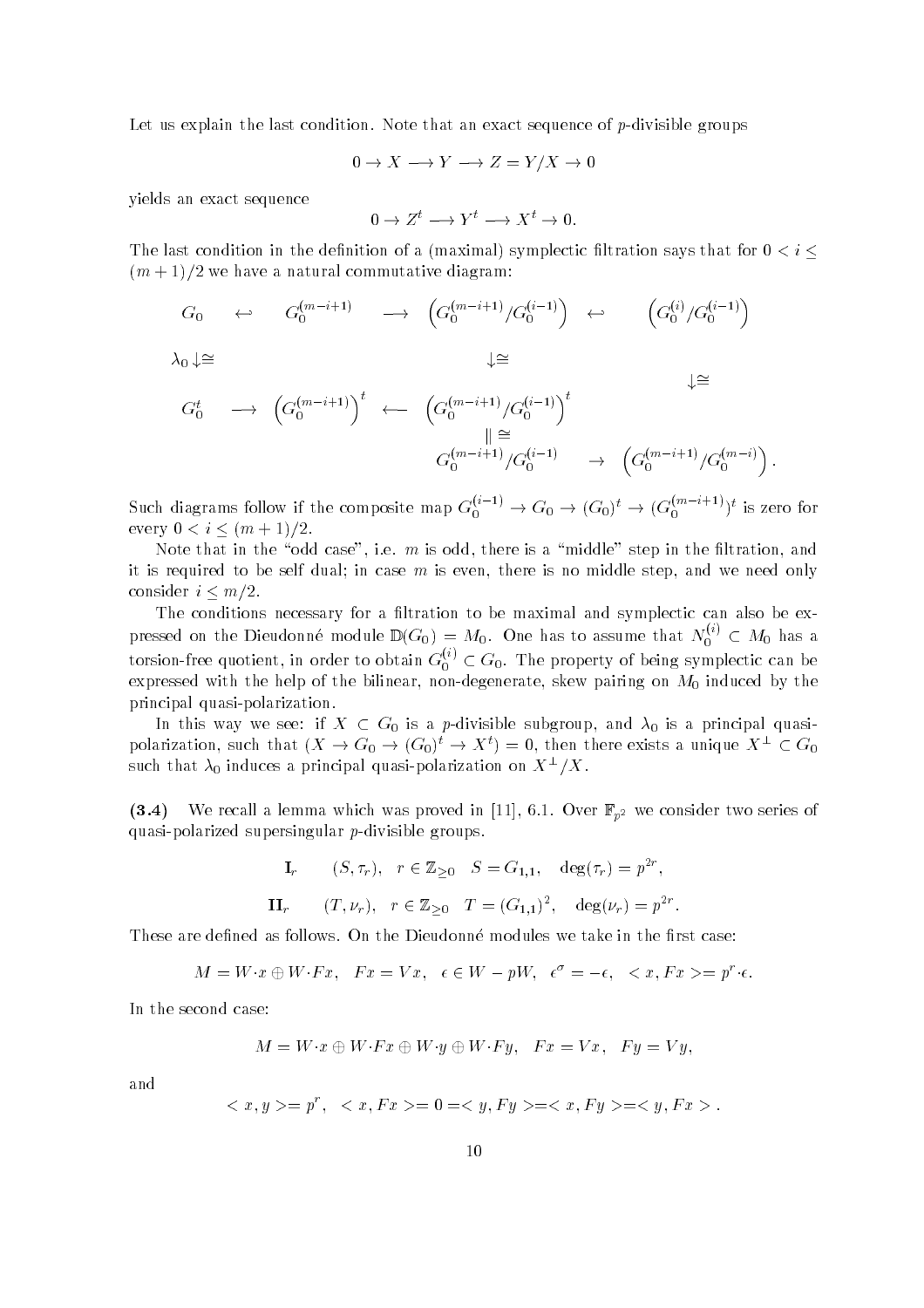With these notations For every supersingular quasipolarized pdivisible group H - over an algebraically closed field  $k$  there is an isomorphism:

$$
(H,\varsigma) \quad \cong \quad \bigoplus_j \quad (H_j,\varsigma_j),
$$

where each of the summative I or j j  $j$  is of type I or of type II with some degree  $j$  and the some quasi-polarization.

remark- Suppose Islam - is an integrated with under the content of the second community of the second community isogeny  $\psi: \mathcal{S} \to \mathcal{S}$  such that  $(\mathcal{S}, \psi | \mathcal{V}_r) = (\mathcal{S}, \mathcal{V}_u)$ .

 $(3.5)$  Lemma Given a principal ly quasipolarized pdivisible group G - over an alge braically closed field k, there exists a maximal symplectic filtration  $(\{G_0^{\vee}\mid 0\leq i\leq m\},\lambda_0)$ .

. Protection and the proof will be constructed in the proof will be constructed in the proof will depend on th choices: the subgroups appearing in the first half of the filtration and their order will depend on the choice which factors in the isogeny type are chosen to appear on which place We shall prove the lemma for local-local p-divisible groups (and, if necessary, one can insert later the localetale factors and their duals-

The lemma will be proved by induction on the height of  $G_0$ . So we assume that for all principally polarized  $p$ -divisible groups of smaller height the lemma has been established.

In the induction step we write Y - for the pair G - in the lemma We choose a direct sum of simple p-divisible groups  $H$ , an isogeny  $\varphi : H \to Y$  and we construct  $\zeta := \varphi(\lambda)$ , arriving at a quasipolarized pdivisible group H - We choose this isogeny in suchaway that on all supersingular factors of type I- the degree of the induced quasipolarization is equal to some inxed number  $p^-$  ; by the remark above this choice can be made.  $\blacksquare$ 

We perform the induction step by choosing choosing a simple direct summand  $D \hookrightarrow H$ such that the induced map

$$
(\varsigma|_D: D \to H \xrightarrow{\varsigma} H^t \to D^t) = 0.
$$

after we make such as a such that we have the such a such that the such as a such as a such as a such as a such that

$$
(X \hookrightarrow Y \xrightarrow{\Lambda} Y^t \to X^t) = 0;
$$

we see that in this case  $\lambda$  induces a principal quasi-polarization on  $\Lambda^-/\Lambda$ , and we carry on by induction

As for the choice of  $D \subset Y$  as above there are in general four basically different choices possible

, in this case is defined and the simple factor of  $\mathbb{P}^1$  and  $\mathbb{P}^1$  and the simple  $\mathbb{P}^1$  and  $\mathbb{P}^1$ a factor. In this case  $\text{dom}(D, D) = 0$ , and we are done.

- In case H - contains a supersingular direct summand T of Type II- we choose D H such that  $\mathcal{D}_1$  and  $\mathcal{D}_2$  is a dependent of  $\mathcal{D}_3$  . This is interesting above This is a set of  $\mathcal{D}_3$ a totally isotropic subspace, and a choice  $X \subset Y$  as desired follows.

-, coppose I-II, contains at least two models construction of FJpe I-I I-I construction with quasi-polarizations of the same degree)

$$
W \cdot e \oplus W \cdot Fe \oplus W \cdot f \oplus W \cdot Ff = N \subset \mathbb{D}(H),
$$

with  $\zeta$  e,  $r e \geq p$  ( $\epsilon \equiv \zeta / r$  ), etc. We choose  $\zeta \in W(k)$  with  $\zeta \in \zeta = -1$ ; hote that  ${\mathcal E}^{\sigma^-} = {\mathcal E}$ ; in this case  $z := e + {\mathcal E}$  f generates a Dieudonné submodule  $N' = W\cdot z \oplus W\cdot Fz \subset N$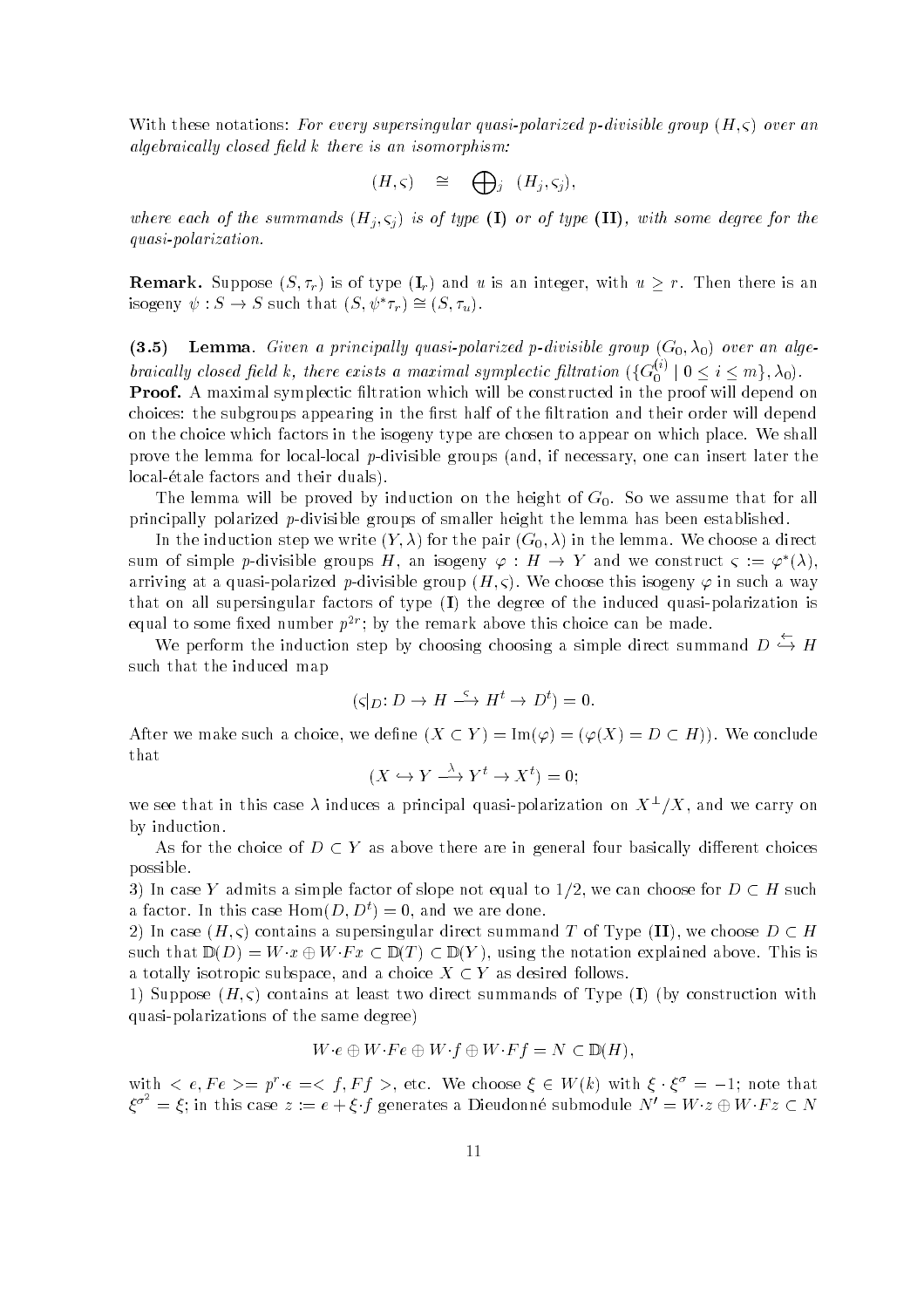which is isotropic for the form induced by  $\zeta$ ; it is the Dieudonne module  $N = D(D)$  of a p-divisible group  $D \subset H$  of height 2, and its image  $X \subset Y$  satisfies the condition  $(X \hookrightarrow Y \to Y)$  $Y \to X$   $\Rightarrow$   $\Box$  Th this case a choice for the induction step can be made.

- Suppose that H - satises none of the possibilities in the previously considered three cases. Then either  $Y = 0 = H$ , and we are done. Or Y is supersingular of height 2; in this case it is of Type I-U/I which it is of the form  $\gamma$  , we have the form wanted in the form wanted in the lemma  $\bullet$ Hence induction nishes the proof of -

 $(3.6)$ . Denimition-sension-symplectic contractic base and the symplectic ltrational suppose given at the principally quasipolarized pdivisible group G - over an algebraically closed eld k We write  $M := \mathbb{D}(G_0)$ . Suppose  $\{G_0^{\vee\prime} \mid 0 \leq i \leq m\}$  is a symplectic filtration as in (3.3). Suppose  $Y^{(\epsilon)} := G_0^{\epsilon_0} / G_0^{\epsilon_0}$  - has dimension  $d_i$  and codimension  $c_i$ . Note that in this case  $d_i = c_{m-i+1}$ . Let us write  $D_i := d_1 + \cdots + d_i$ , i.e. this is the dimension of  $G_0^{\leftrightarrow}$ .

We say that  $\{x_1, \dots, x_d, y_1, \dots, y_d\}$  is a symplectic base adapted to this symplectic filtration if  $\overline{G}$ 

$$
x_1,\cdots,x_{D_i},y_{D_{m-i}+1},\cdots,y_d\in M_i\coloneqq\mathbb{D}(G_0^{(i)})
$$

is a Wbasis for <sup>M</sup> <sup>D</sup> G - note this denition in the symplectic case is slightly dierent reflexively the contract in the symple contract of the symple and the symplectic international products of the between base vectors are zero. We say moreover this base adapted to a filtration is in normal for a in normal form if it is in the sense of - ie normal modulo p in the sense of - ie normal modulo p on all simple  $\mathbb{R}$ subfactors

- Lemma- Suppose given a principally polarized pdivisible group G - over an al gebraically closed field k, with a maximal symplectic filtration  $\{X_i \mid 0 \le i \le m\}$ . We write  $\Box$  group  $\Box$  is and  $\Box$   $\Box$  if  $\Box$  is a set of  $\Box$  is a set of  $\Box$  is a set of  $\Box$  is a set of  $\Box$  is a set of  $\Box$  is a set of  $\Box$  is a set of  $\Box$  is a set of  $\Box$  is a set of  $\Box$  is a set of  $\Box$  is a set o (a) There exists symplectic base adapted to this symplectic filtration.

 $\mathcal{N}$  is a normal symplectic base of  $\mathcal{N}$  and  $\mathcal{N}$  are existent base of  $\mathcal{N}$  . The symplectic base of  $\mathcal{N}$ 

adapted to this symplectic filtration.

Proof- In case the number m of steps in the ltration is even we change slightly the notation in that case we introduce an extra trivial step in the middle. In case  $m$  is odd, we do not change the filtration. In both cases we obtain  $m = 2n + 2t + 1$ . We achieve a filtration

$$
0 = N_0 \subset N_1 \subset \cdots \subset N_n \subset \cdots \subset N_{n+t} \subset N_{n+t+1} \subset \cdots \subset N_{n+2t+1} \subset \cdots \subset N_m.
$$

On this module there is an alternating non-degenerate bilinear form, denoted by  $\langle$  -, - >; we have  $N_i = N_{m-i}$ . We will choose the base on M inductively by considering  $F_j =$ Nntj Nnt-j Note that the paring on <sup>M</sup> induces a pairing with the same properties on each  $P_j$ ,  $0 \le j \le n+t$ . Induction starts at  $j = 0$ : if  $P_0 = 0$  (the case the original filtration had an even number of steps) we are done, if  $I_0 \neq 0$ , then  $A_{n+t+1}/A_{n+t-j} = \cup_{1,1}$ , the module  $P_0$  has rank 2, and the choice of a symplectic base in normal form is easy:  $P_0 = W \cdot e \oplus W \cdot Fe$ .

Induction hypothesis: On  $P_i$  for  $0 \leq j \leq n+t$  there exits a symplectic base adapted to the filtration, in normal form in case  $(b)$ . Induction step: We are going to construct the same for  $P_{j+1}$ .

In order to simplify, we choose a different notation, which will only be used in the induction step. We fix j as before, and write  $P := P_j$ , and  $Q := P_{j+1}$ . We assume we have already a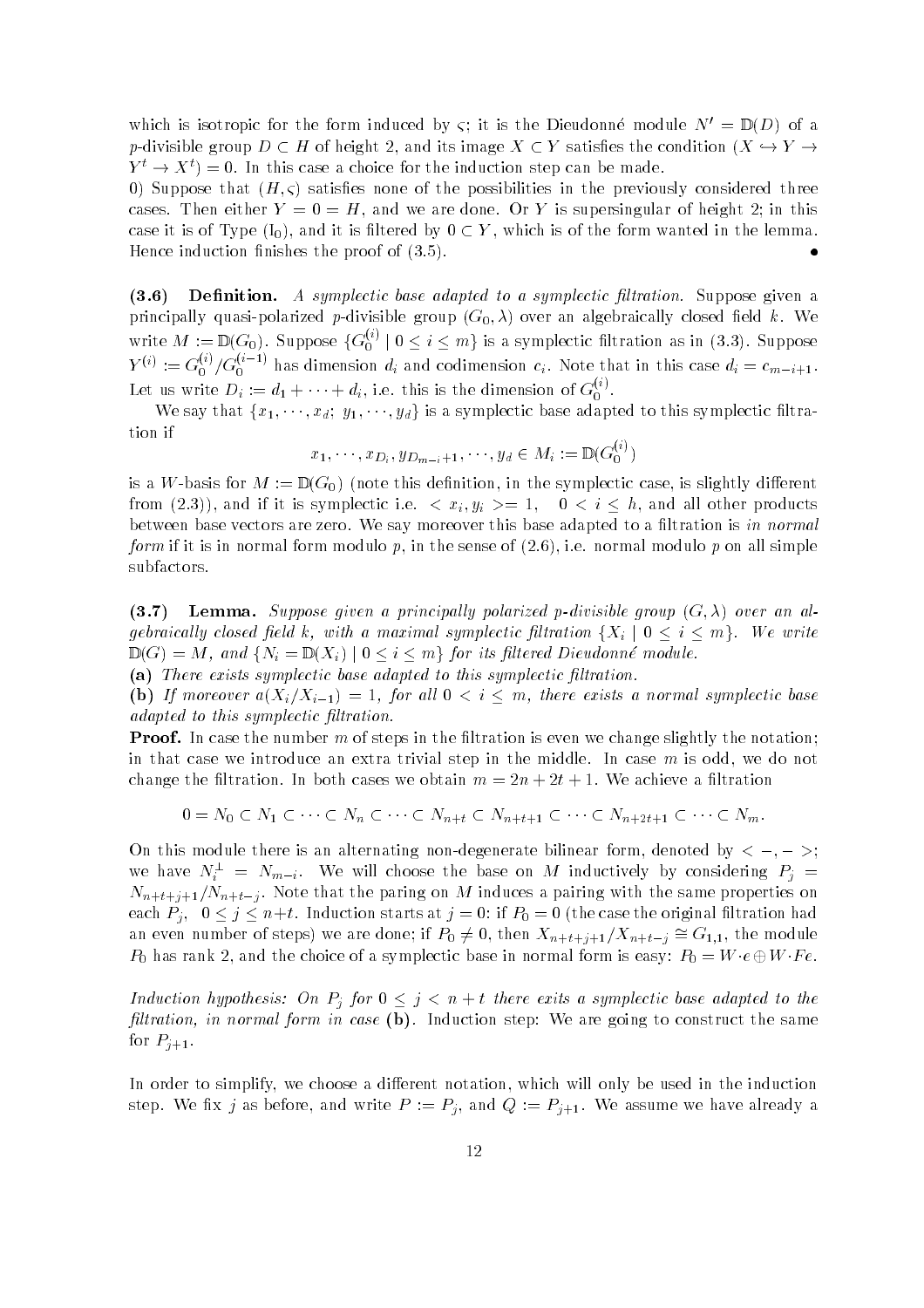basis  $\{B_1, \dots, B_d\}$ ,  $\emptyset_1, \dots, \emptyset_d\}$  in the required form for P. We write  $N = N_{n+t-j}/N_{n+t-j-1} \subset$  $Q = N_{n+t+j+2}/N_{n+t-j-1}$ , and  $N = \subset Q$ ; note that  $N = N_{n+t+j+1}$ ,

$$
0 \subset N \subset N^{\perp} \subset Q
$$
 and  $N^{\perp}/N = P$ 

. We choose a basis  $\{A_1, \cdots, A_u, u_1, \cdots, u_v\}$  for  $N \subset Q,$  and a basis  $\{C_1, \cdots, C_v, c_1, \cdots, c_u\}$ for  $Q/N^{\perp}$ ; these are chosen such that the duality  $N \longrightarrow (Q/N^{\perp})^{\nu}$  agrees with the choices made, and in case  $(b)$ , such that these bases are in normal form; these choices follow in case (a) from the structure of the problem: compare the various possibilities in the proof of the constant the nite length Dieuter of the nite length Dieuter modules U and the state of the modules U an  $W := (Q/N - 1/p)(Q/N - 1)$  these are in perfect duality; both are generated by one element, as Dieudonné modules, in case (**b**); a generator  $A_1^{\vee\vee}$  fo  $\mathbf{I}$  and  $\mathbf{I}$  is the property of  $\mathbf{I}$  and  $\mathbf{I}$  is the property of  $\mathbf{I}$ that  $F^u(A_1^{\tau\,\,\prime})$  generates  $V^{\,\,\prime}U$ ; using this we choose dual bases for  $U$  and  $W$  in normal form; then we lift these to the required bases for N and  $N^+ = Q/N^-$ . By these preparations we have chosen bases

for 
$$
N: \{A_1, \dots, A_u; a_1, \dots, a_v\}, N \subset Q
$$
,  
for  $P: \{B''_1, \dots, B''_d; b''_1, \dots, b''_d\}, P = N^{\perp}/N$ ,  
for  $Q/N^{\perp}: \{C''_1, \dots, C''_v; c''_1, \dots, c''_u\}$ ,

which satisfy the conditions for being symplectic on F and on  $N \oplus (Q/N^-)$ , and being normal in  $(b)$  as explained:

 $\overline{\phantom{a}}$ 

$$
A_i, a_j \in N \quad \subset \qquad N^{\perp} \qquad \subset \qquad Q
$$
  

$$
\downarrow \qquad \qquad \downarrow
$$
  

$$
B''_i, b''_j \in N^{\perp}/N \qquad \subset \qquad Q/N
$$
  

$$
\downarrow
$$
  

$$
C''_i, c''_j \in \quad Q/N^{\perp}.
$$

Note that  $Q$  is a successive extension with three quotients as given above. In order to perform the induction step we lift the given bases for the three sub-quotients to a Wbase

$$
\{A_1, \cdots, A_u; B'_1, \cdots, B'_d; C'_1, \cdots, C'_v; c'_1, \cdots, c'_u; b_1, \cdots, b_d; a_1, \cdots, a_v\}
$$

for Q, using  $Q \to Q/N \to Q/N^-$  and  $N^- \to N^-/N$  , such that this base respects the intration, and such that the last  $u+d+v$  base vectors are in VQ. We are going to show it can be changed into a symplectic base adapted to the filtration (which will be normal by the choices already made in case of b-p-p-cases inner included inner products already satisfy the conditions in the condition of being symplectic:  $\langle A, -\rangle$ ,  $\langle u, -\rangle$ ,  $\langle D, D \rangle$ ,  $\langle D, D \rangle$ ,  $\langle D, D \rangle$  by this we mean that  $\langle A_i, z \rangle = 0$  for an vectors in the given base, unless  $z = c_i$ , in which case it equals one, etc. We are going to change some of the base vectors, such that the base still is adapted to the filtration, that it becomes symplectic (and the condition of being normal will remain unchanged-band and the state of the state of the state of the state of the state of the state of the state of the state of the state of the state of the state of the state of the state of the state of the state of the stat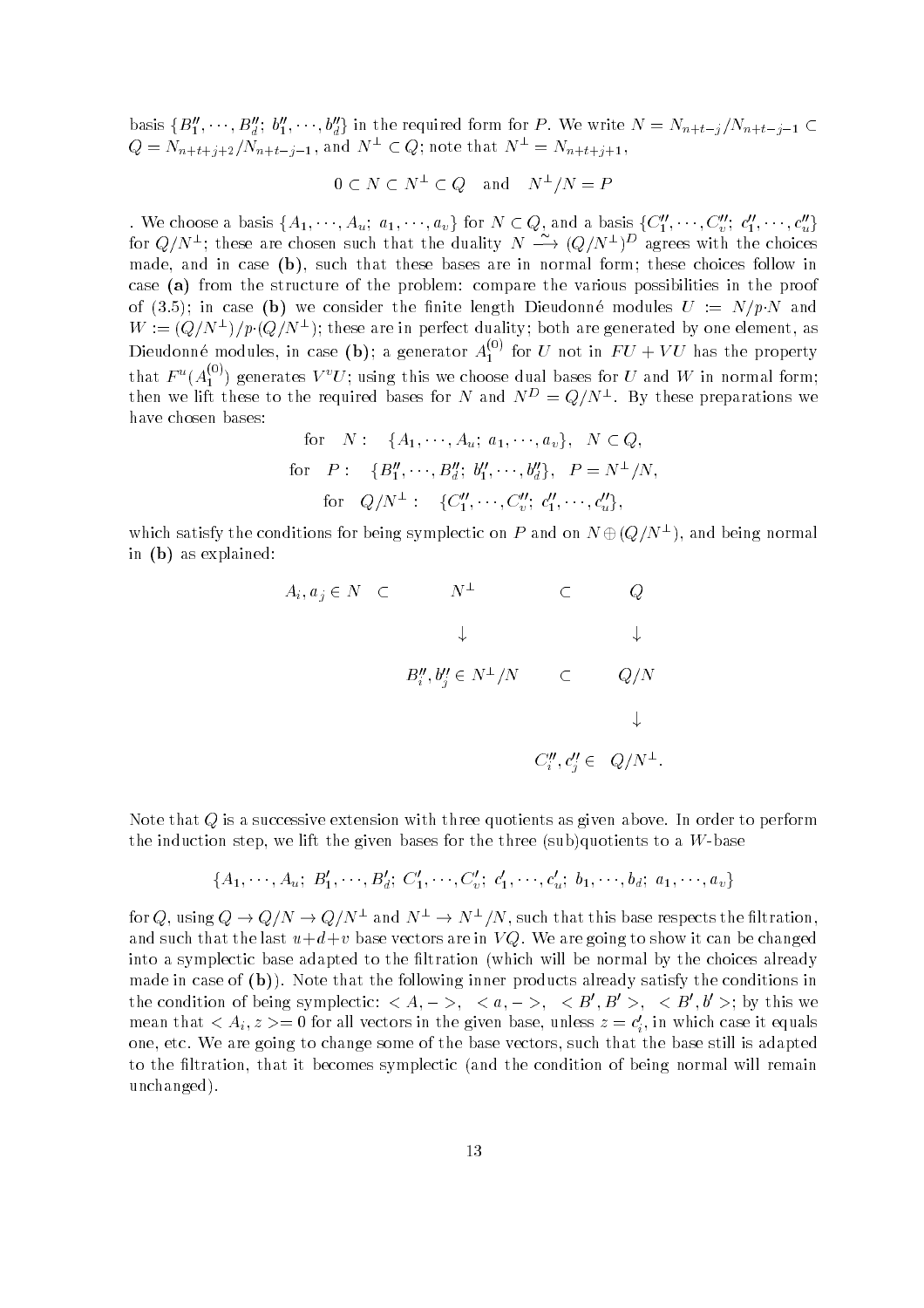Compute:  $\langle B_i',C_j'\rangle=\beta_{i,j},$  and  $\langle B_i',c_j'\rangle=\gamma_{i,j};$  write  $B_i\coloneqq B_i'-\sum_j\left(\beta_{i,j}\,a_j+\gamma_{i,j}\,A_j\right).$ After this step all products of the form  $\lt B_i$ ,  $\lt$  satisfy the conditions required.

Compute:  $\langle C_i, C_j \rangle = \xi_{i,j}$ , and  $\langle C_i, C_j \rangle = o_{i,j} + \varepsilon_{i,j}$  (here  $o_{i,j}$  is the Kronecker delta) and  $< C'_i, b_j > = \zeta_{i,j};$  write  $C_i := C'_i - \sum_j \left( \xi_{i,j} \cdot a_j + \varepsilon_{i,j} \cdot A_j \right) - \sum_j \, \zeta_{i,j} \cdot B_j.$  Compute  $< c'_i, c'_j > =$  $p\!\cdot \! \eta_{i,j}$  and  $< c_i.b_j> = p\!\cdot \! \theta_{i,j};$  write  $c_i = c'_i - \sum_j\ \eta_{i,j}\,F\,V A_j - \sum_i\ \theta_{i,j}\,F\,V B'_i.$  In this way we obtain a base for  $Q$  which satisfies the requirements: it is symplectic, it is adapted to the ltration in the sense of - and in case b it is in normal form This ends the induction step. Performing all steps we find a base for  $M$  satisfying the conditions of the lemma.

- Lemma- Start with data and the notation as in - There exists a deformation  $\{\{S^{(n)}\mid 0\leq i\leq m\}$ ,  $\lambda$  of quasi-polarized fluered p-divisible groups such that all slopes of

$$
Y^{(i)} := \mathcal{G}^{(i)} / \mathcal{G}^{(i-1)}
$$

are constant, and  $a(Y_n^{\vee})$ 

**Proof.** We adapt the proof of (2.4) with small changes. It suffices to prove the lemma in case we have a local-local p-divisible group. We choose a symplectic base  $\{x_1, \dots, x_h; y_1, \dots, y_h\}$ for D (  $\sim$  0 ) denotes the least international in the second in the previous construction base and previous construction is written in block form and the block  $\{i, v\} = i, m-i, v \} = m-i, v \equiv m-i, m-i, \ldots$  $N_0 = \mathbb{D}(G_0^{\epsilon_0}/G_0^{\epsilon_1-\epsilon_2})$ ; here the choice of the base is slightly different form the one made in  $\lambda = 1, \lambda$  as we can construct the polarized case  $\lambda$  . If  $\lambda$  is a set  $\lambda$  is the corollary  $\lambda$ (for  $0 < i \leq (m+1)/2$ ) which deforms  $G_0^{\gamma\gamma}/G_0^{\gamma-\gamma}$  keeping the Newton polygon constant, and achieving  $a=1$ . In case  $G_0^{\sigma'}/G_0^{\sigma''}$  is supersingular of height 2, we already have  $a=1,$  and we complete the matrix T in a symmetric way that the matrix  $\mathcal{N}$  in a symmetric way that the means that the means that the matrix  $\mathcal{N}$ is obtained from  $\alpha$  is obtained from its contract  $\alpha$  is the main diagonal of  $\alpha$  in the main diagonal of  $\alpha$  is the main diagonal of  $\alpha$ All block matrices  $T_{i,j}$  outside the anti-diagonal are required to be zero. Hence T is defined, and the deformation  $G_{\tau}$  thus obtained satisfies the requirements of the lemma. This proves Lemma  $(3.8)$ 

 $(3.9)$ **9**) Lemma. Suppose  $({H_0^{\alpha}}'|0 \leq i \leq m}$ ,  $\lambda)$  is a local principally quasi-polarized filtered p-divisible local group over an algebraically closed field k, with all  $a(H_0^{\gamma\gamma}/H_0^{\gamma-\gamma})=1.$  Then there exists a deformation  $\{\mathcal{H}^{\vee\prime}~|~0\leq t\leq m\}$  of filtered p-aivisible groups with the same slopes, such that  $a(H_n^{n-r}) = 1$ .

Proof- We adapt the proof of - with small changes We reduce to the locallocal case For the case of the Dieudonné module of principally quasi-polarized formal  $p$ -divisible groups we choose a symplectic base in normal form adapted to the symplectic filtration. We study deformations displays on the choice variables s such an and  $\mu$  sm-choose variables s such an and  $\mu$ their Teichmuller lifts  $\{x_i\}_{i=1}^N$  is the significant of  $\{y_i\}_{i=1}^N$  in the state of the state of  $\{y_i\}_{i=1}^N$ with the correction of the left hand upper corner we denote the left  $\alpha$  is a correction of the left  $\alpha$  is a correction of the left hand upper correction of the left of the left of the left of the left of the left of t j m iie equal to zero if not in the upperantidiagonal- The display matrix in block form <sup>T</sup> ij <sup>j</sup>  i j m- denes a deformation Hs which satises the requirements of  $(3.9).$ 

 $(3.10)$ corollary-be a principal ly quasipolarized pala ly quasipolarized polarized pala ly quasipolarized pala ly ser  $\alpha$  and let  $\mathcal{S}$  is a deformation polygon  $\mathcal{S}$  is a deformation of a deformation  $\mathcal{S}$  and  $\mathcal{S}$ G - such that <sup>N</sup> G - and aG-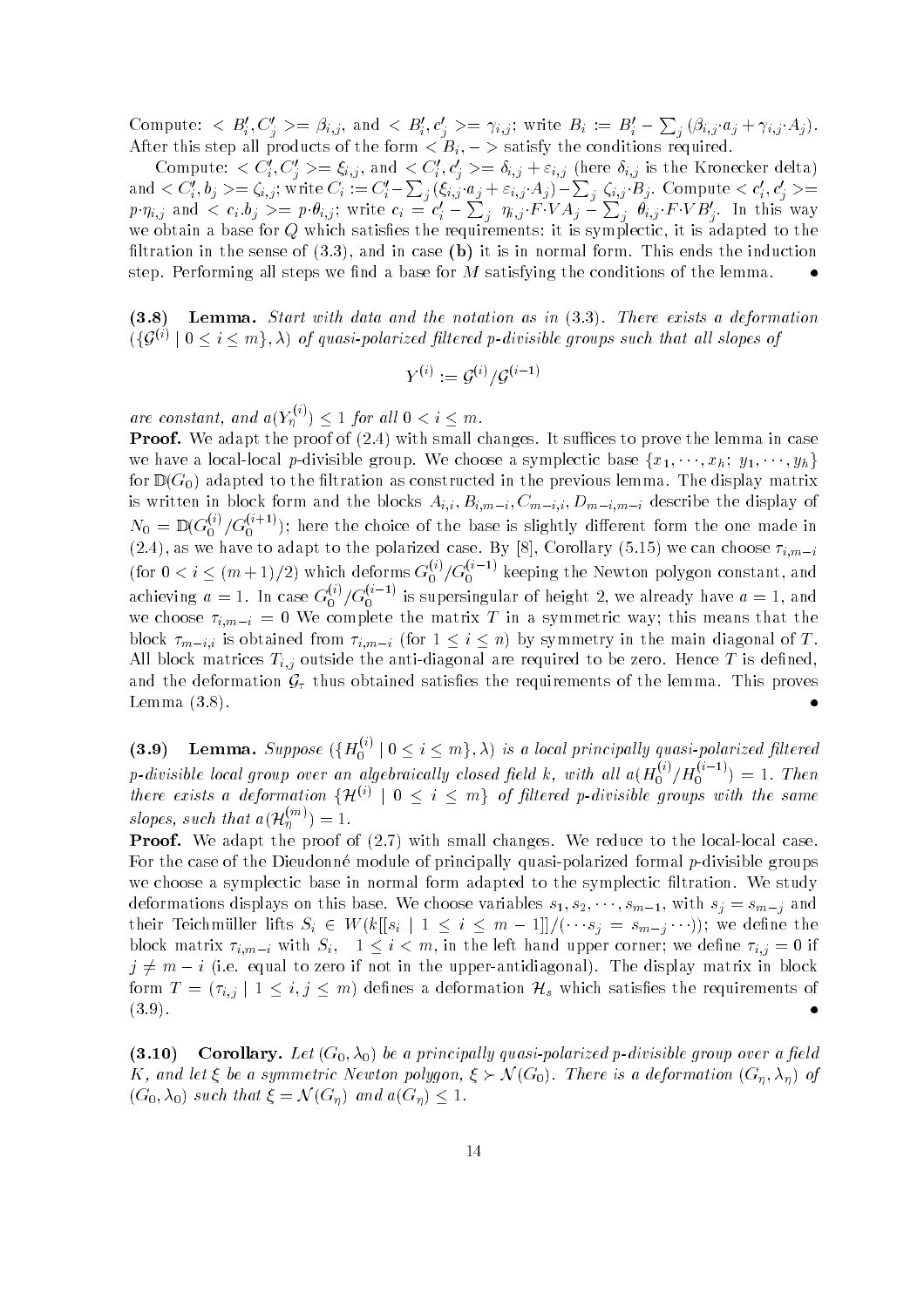recepting words in the form and the fact form the concluded that a principally species of the concluded that the concluded to  $\alpha$ polarized particle group (can be deformed to a electronic to a principally can be deformed to a principally ca d and the same of the same Second G with the same new to same to same and with a group  $\mathbb{R}^n$ the universal deformation space of G  $\mu$  -follows from  $\mu$ it can be deformed to the situation where the generic fiber has a given Newton Polygon, see , and the same method in the same methods as in the proof of  $\{1,2,3,4,5\}$  and  $\{1,3,4,5\}$  and  $\{1,3,4,5\}$  $\bullet$  $\blacksquare$  - and - and - and - and - and - and - and - and - and - and - and - and - and - and - and - and - and - and - and - and - and - and - and - and - and - and - and - and - and - and - and - and - and - and - and - an

 $(3.11)$ orollarized abelian variety polarized abelian variety polarized abelian variety abelian variety abelian variet let  $s$  for a symmetric newton polygon  $s$  is a deformation for a deformation  $\{ \prec_{H} \}$  ,  $\{ \prec_{H} \}$ such that <sup>N</sup> G- and aG - 

Proof- This follows from - and  using SerreTate and ChowGrothendieck In fact the p-divisible group  $A_0[p^+]$  plus principal polarization can be deformed as in (5.10). The rest follows as in the proof of  $(3.2)$ .

 $(3.12)$  Here is an easy example which might explain the esssence of what we are doing Consider a supersingular elliptic curve E, with its unique principal polarization, and let  $X_0 =$  $E \times E$  be equiped with the "diagonal" principal polarization  $\lambda_0$ . Study deformations which stay inside the supersingular locus. In this case this is still not so difficult. The display of the  $\mathbf{u}$  deformation over Spikersal deformation over Spikers a HasseKitt matrix equal to  $\mathbf{u}$ 

$$
H = \left( \begin{array}{cc} s & t \\ t & u \end{array} \right).
$$

For abelian surfaces being supersingular amounts to having  $p$ -rank equal to zero. Hence the supersingular locus here is given by  $H \cdot H^{\vee r} \equiv 0$ . One easily solves the four equations thus obtained. Unoose  $\zeta \in W$  with  $\zeta^* \zeta = -1$ , and consider an deformations given by  $s = \zeta^* \iota$ and  $u = c + t$  over  $\text{p}_1\{k\}\{t\}$ . Clearly there are  $p + 1$  of such choices, these are exactly the components of the local deformation space of the supersingular locus in the deformation space of principally polarized abelian surfaces. We can also argue as follows (and obtain the same result-believe that  $\{1-\theta\}$  which corresponds the maximum of the process exceptions each of the corrections each of the corrections of the corrections of the corrections of the corrections of the corrections of the corre denes a regular supersion supersingular supersingular deformation- the ltration-  $\mu$ back the p  $\mathfrak{p}$  , the local supersion of the local supersingular moduli space at  $\mathfrak{p}$  at  $\mathfrak{p}$  -  $\mathfrak{p}$ 

 $(3.13)$ . Here is a principally series of the internal community to the principally  $\alpha$  of  $\beta$  -  $\beta$  -  $\beta$  -  $\beta$  -  $\beta$  -  $\beta$  -  $\beta$  -  $\beta$  -  $\beta$  -  $\beta$  -  $\beta$  -  $\beta$  -  $\beta$  -  $\beta$  -  $\beta$  -  $\beta$  -  $\beta$  -  $\beta$  -  $\beta$  -  $\beta$  p-divisible group, such that  $G_0 = H_0 \oplus H_0$ , say with  $a(H_0) = 1 = a(H_0)$ , where  $H$  is a simple formal group with slope s with s  We can choose a deformation of the filtered group  $0 \text{ }\subset H_0' \subset G_0$ , and arrive at a filtered p-divisible group  $0 \subset \mathcal{H}' \subset \mathcal{X}$  with a principal quasi-polarization. However we can also arrive at  $0 \subset \mathcal{H}'' \subset \mathcal{Y}$ . This last case gives an example of a filtered  $p$ -divisible group over a base, where the steps in the filtration have decreasing slopes. It is easy to show that the p-divisible groups X and  $\mathcal Y$  (over some common base- are not isomorphic This phenomenon deserves further study especially in case of more isogeny factors

In case of a *p*-divisible group over a complete local base such that the Newton Polygon is constant we find in  $[10]$ , Th. 2.4.2 the existence of a filtration by isoclinic groups of increasing slopes if certain conditions on Hodge polygons are satisfied. We see that such a filtration in general does not exist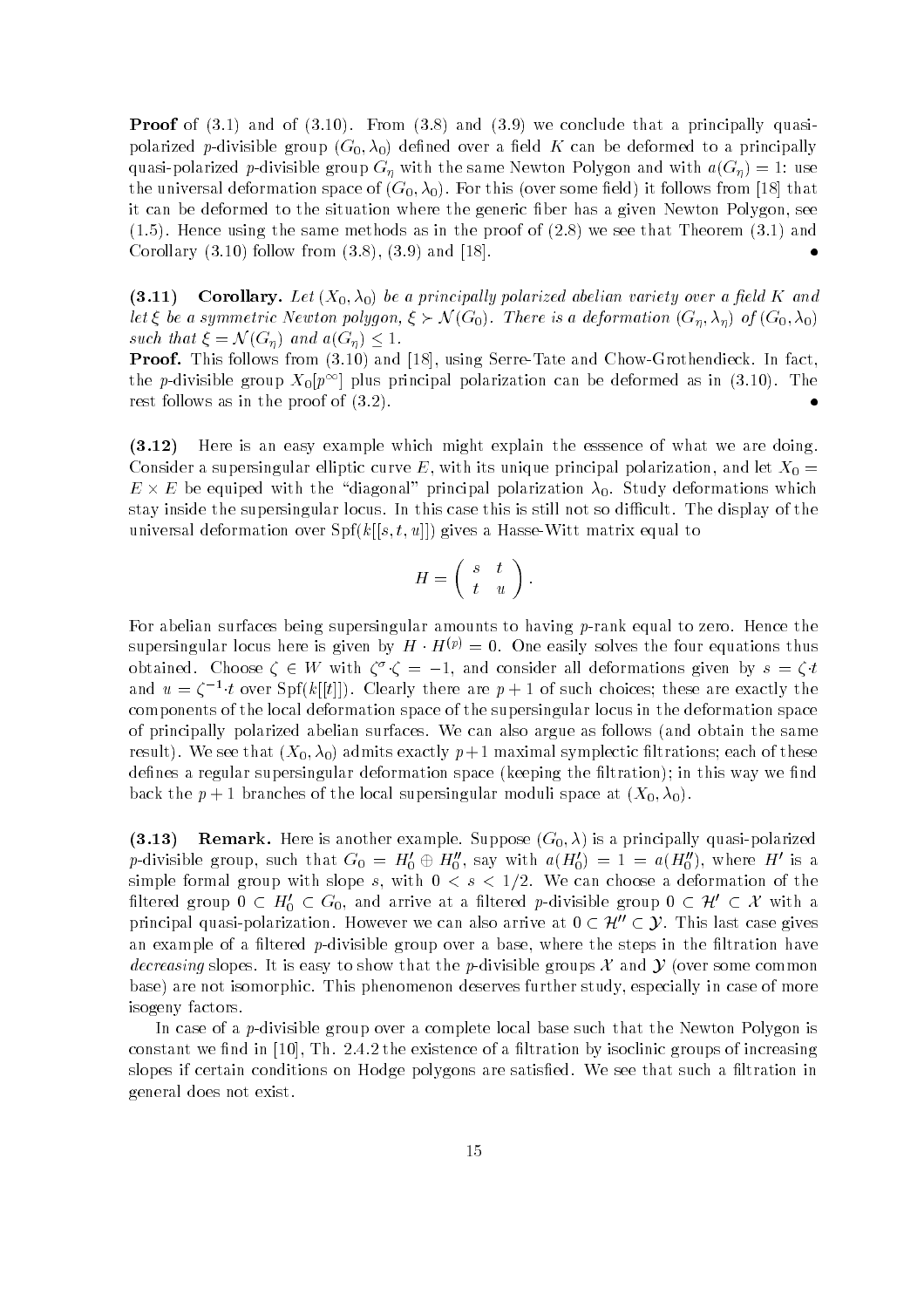$\sim$  , we we work this special case  $\sim$  special case  $\sim$  special case  $\sim$  1.4 and a quasipolarization  $\mu$  on it with  $\text{Ker}(\mu) = G_{2,1} |V| \oplus G_{1,2} |I'| = (\alpha_p)^{\perp}$ . We construct  $(\mathcal{G}, \lambda) \to \mathbb{F}^{\perp}$  in the usual way of "taking the quotient by a variable  $\alpha_p$  , i.e. above the point  $(x,y)\in\mathbb{F}^+$  the  $\mathcal{S}$  -  $\mathcal{S}$  -  $\mathcal{S}$  -  $\mathcal{S}$  -  $\mathcal{S}$  -  $\mathcal{S}$  -  $\mathcal{S}$  -  $\mathcal{S}$  -  $\mathcal{S}$  -  $\mathcal{S}$  -  $\mathcal{S}$  -  $\mathcal{S}$  -  $\mathcal{S}$  -  $\mathcal{S}$  -  $\mathcal{S}$  -  $\mathcal{S}$  -  $\mathcal{S}$  -  $\mathcal{S}$  -  $\mathcal{S}$  -  $\mathcal{S}$  -  $\mathcal{G}_{(x,y)}$ . Around the point  $\mathsf{u}=(\mathsf{u},1)$  we have a intration  $(\mathcal{G},\lambda),$  and every liber of  $\mathcal{G}$  -has Newton  $\mathsf{u}$ Polygon equal to - on can show that the factor group does not come from a subgroup and here the ltration is by increasing slopes-we have a ltration in the point  $\mathcal{A}$  and  $\mathcal{A}$  are the point  $\mathcal{A}$  $\mathcal{G}_+ \subset \mathcal{G}$ ; nere the intration is by decreasing slopes and around the point  $\infty \in \mathbb{I}^+$  no isocimic filtration with increasing slopes is possible.

Conversely, both local situations can be reconstructed by deformation of filtered groups.

 $(3.15)$ We have seen deformations obtained as deformations of filtered groups. However, in general an isoclinic, non-constant  $G \rightarrow B$  over an integral base need not be derived from a deformation of a filtered group. A component of the Newton Polygon stratum locally at a pont need not be given by a deformation of filtered groups.

In case  $A_0[p^{-1}]=\mathbf{G}_{2,1}\oplus \mathbf{G}_{1,2}$  the local deformation space of  $(A_0,A)$  keeping the Newton Polygon constant has two irreducible branches of dimension equal to 2. One can be  $\alpha$  ltered deformation the one with the increasing slopes-does contained slopes-does contained slopes-does contained slopesa one alternation the original deformation the one with the decreasing slopes-political slopesexample that we can move to the interior of a branch, but not reach the full branch by filtered deformations. Here is another example:

Consider an irreducible component  $W \subset S_{3,1,n}$  of the supersingular locus (with some level structure given by an integer n - not divisible by p- This has a very singular point x W obtained by any hag type quotient  $(E^+ \to E^-/(\alpha_p)^+ \to \Lambda_0) = (F^+ : E^- \to E^-/E^+|F|)$ ; this is the pont description of the universal family over W locally at  $\mathcal{N}$  at  $\mathcal{N}$  at  $\mathcal{N}$ does not come from the deformation of any maximal symplectic filtration of  $X_0$ ; in fact, no subspace on which the  $a = 1$  case on W is realized can be obtained by a filtered deformation.

#### $\overline{4}$ Newton Polygon strata

we recall some moduli some  $\alpha$   $\in$   $\rightarrow$   $y_0$  and we write  $\cdot$  . And  $\alpha$   $\in$   $y$  for the moduli space of  $principally$  polarized abelian varieties in characteristic  $p$ .

For a symmetric Newton Polygon  $\mu$  are subset of  $g$  we write  $\mu$  with  $\mu$  with  $\mu$  $\mathcal{X}$  , and  $\mathcal{X}$  , and  $\mathcal{X}$  are closed subset by  $\mathcal{X}$  , and  $\mathcal{X}$  are closed subset of  $\mathcal{X}$  , and  $\mathcal{X}$ 

For an irreducible subset W A we write <sup>N</sup> W A- for the Newton Polygon of the generic ber and a W A-W  $\subset$  , and the above W and the generic ber and the  $\sim$ 

 $(4.1)$ We fix an integer q. For every symmetric Newton Polygon  $\xi$  of height  $2q$  we define:

$$
\Delta(\xi) = \{(x, y) \in \mathbb{Z} \times \mathbb{Z} \mid y < x \le g, \ (x, y) \prec \xi\},
$$

and we write

$$
sdim(\xi) := \#(\Delta(\xi))
$$

. The ordinary symmetric  $\mathcal{L}(\mathbf{A})$  is a symmetric Newton Polygon  $\mathcal{L}(\mathbf{A})$  $\tau$  . This explains our notation But  $\tau$  and  $\tau$  and  $\tau$  and  $\tau$  and  $\tau$  and  $\tau$  the the triangle -  $\tau$ in general is not a triangle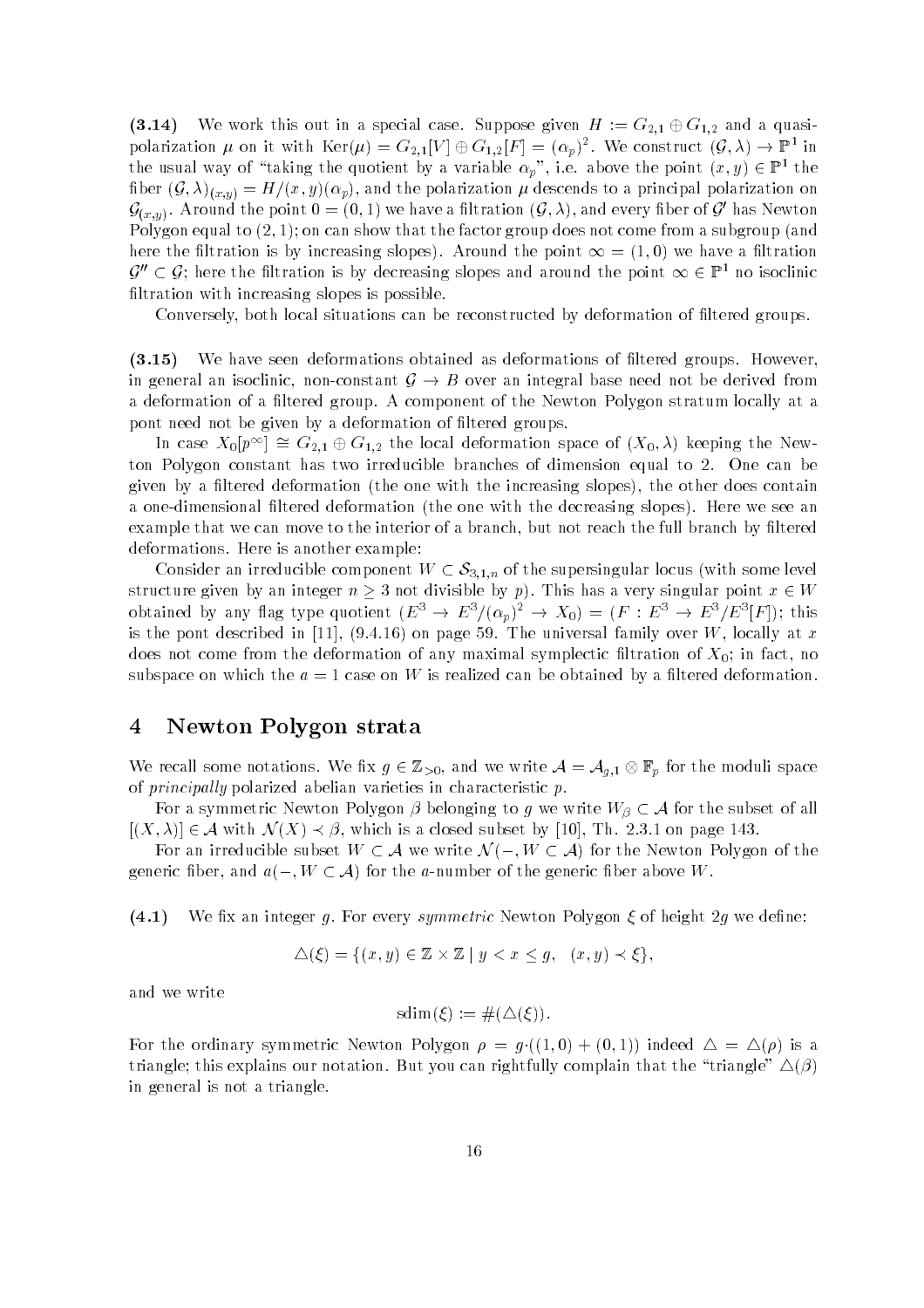$(4.2)$ **Theorem**, see [17]. Suppose given p, and q as as above. For every Newton Polygon

and the component with component  $\alpha$  ,  $\alpha$  and  $\alpha$   $\beta$  are the component W-M-L  $\alpha$  and  $\alpha$ 

<sup>N</sup> W A- - and a W A- 

ie generical ly on W the Newton Polygon of X W equals - and generical ly the a-number is at most one.

 $\mathcal{S} = \mathcal{S}$  . The dimension of the component with  $\mathcal{S} = \mathcal{S}$  , and  $\mathcal{S} = \{ \mathcal{S} \mid \mathcal{S} \}$  , and  $\mathcal{S} = \{ \mathcal{S} \mid \mathcal{S} \}$ 

This follows form - and  compare with - and with  -

 $\bullet$ 

 $(4.3)$ remark-large and particular a supersingular principally polarized abelian variety can be deformed to one with a strong polarization and new policy and  $\alpha$  and  $\alpha$  . The matrix with a strong with a  $\alpha$ new proof for property and the dimensional potential continuous continuous and the supersingular control of th locus, and the number of components of the supersingular locus, expressed as a class number. The difference in methods between  $\lceil 11 \rceil$  and this paper is as follows. In  $\lceil 11 \rceil$  polarized flag type quotients, and several variants were considered; with the correct definitions (especially once having found the notion of rigid quotients- the fact that every component of the supersingular locus generically has  $a = 1$  results; also the dimension of the supersingular locus can be computed by methods of flag type quotients. In the proof in this paper we avoid such considerations, but instead we consider deformations of *filtered p-divisible groups*; it works for all Newton Polygons, and it shows that  $a \leq 1$  generically on Newton Polygon strata; for those the method of Cayley Hamilton works, as in  $[18]$ ; it gives a computation for the dimension of the various strata. Of course, in both cases we obtain the same answer for the dimension of the supersingular locus:  $\dim(\mathcal{S}_{g,1}) = |g^*/4|,$  as conjectured by Tadao Oda and the present author, see and problems are method of agents we obtain a global description of a global description of a global description of a global description of a global description of a global description of a global description of a glob every component of the supersingular locus, as to be found in  $[11]$ .

 $(4.4)$ e, we have studied deformations of principal ly principal ly polarized abeliance abeliance of the studies of t However if we would consider deformations of abelian varieties with a non-separable polarization things are not as uniform as above. In case of polarized p-divisible groups, or polarized abelian varieties, without supposing the polarization is principal, there are counterexamples to the existence of deformations with given closed fiber, and expected Newton Polygon for the generic fiber, see  $[18]$ , Remark  $6.8$ : there exist supersingular polarized abelian varieties  $\mathcal{A}$  is new ton Polygon equals  $\mathcal{A}$  and  $\mathcal{A}$  -models to annot be deformed to annot be defined to annot be defined to annot be defined to annot be defined to annot be defined to annot be defined to annot be def polarized abelian variety with Newton Polygon equal to  $\mathbf{I} = \{ \mathbf{I} \mid \mathbf{I} = \mathbf{I} \}$  and the non-principally polarized case dimensions of strata may be dierent from what we compute in the principally polarized case. In [11], Section 12 some examples have been worked out. The phenomenon that Hecke correspondences blow up and down is present for Newton Polygons which allow a - Also see Also see Also see Also see Also see Also see Also see Also see Also see Also see Also see Also

#### $\overline{5}$ Some questions and conjectures

 $\mathcal{F}=\mathcal{F}$  , and every discussion  $\mathcal{F}$  and every property property we obtain  $\mathcal{F}$  , we obtain  $\mathcal{F}$ For - the supersingular Newton Polygon this locus has many components for p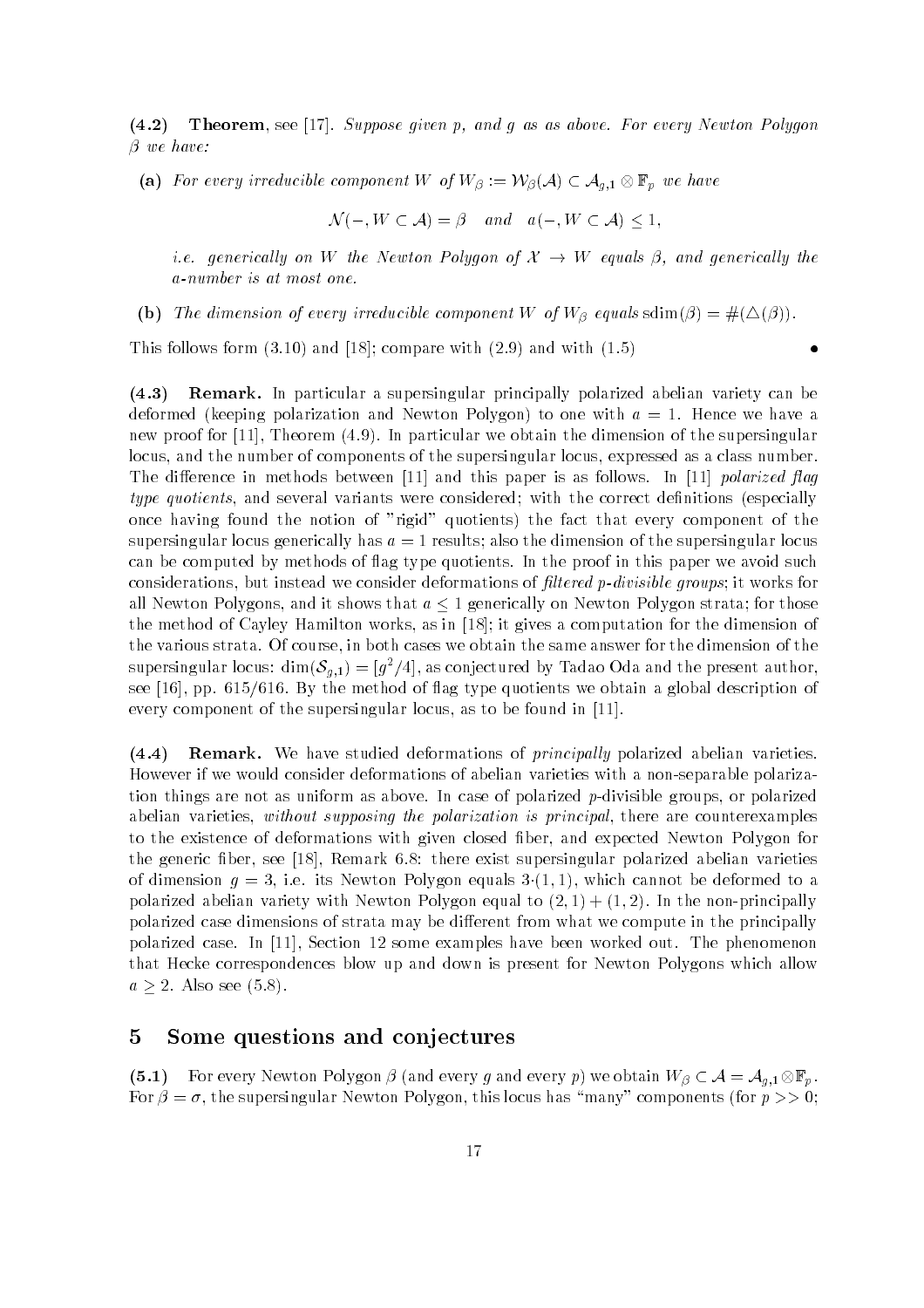in fact this number is a class number as  $\alpha$  class number as  $\alpha$  of  $\alpha$  - with p  $\alpha$  - with p  $\alpha$ Conjecture- Given p g and - we conjecture that the locus W- is geometrically irreducible

 $(5.2)$ We consider complete subvarieties of moduli spaces. It is known that for any field  $K$ , and any complete substant  $\leftarrow$  and  $\leftarrow$  are dimension of W is at most gauge  $\left\{g_i\right\}$ We wonder is this maximum ever achieved? If yes, in which cases?

Conjecture- Let g - Suppose <sup>W</sup> is a complete subvariety <sup>W</sup> A Ag Fp of dimension equal to galaxies and maximal possible dimension for complete subvarieties of complete subvarieties of this see I-I- we expect that where these conditions W is equal to the locus V of principal ly polarized abelian varieties with p-rank equal to zero. (This locus is complete and has the right dimension.)

If this is true, probably we have a proof for:

 $(5.3)$  $\Gamma$  , and  $\Gamma$  -state and  $\Gamma$  are a complete subvariety we expect that  $\Gamma$ under these conditions

$$
\dim(W) < (g(g+1)/2) - g.
$$

Hecke orbits are dense in  $\mathcal{A}_g\otimes\mathbb{C}$ . Chai proved the same for Hecke orbits of *ordinary* polarized abelian varieties in positive characteristic, see [1]. In his case only  $\ell$ -power isogenies need to be considered for one prime  $\ell \neq p$ .

 $\mathcal{L} = \mathcal{L} = \mathcal{L} = \mathcal{L} = \mathcal{L} = \mathcal{L} = \mathcal{L} = \mathcal{L} = \mathcal{L} = \mathcal{L} = \mathcal{L} = \mathcal{L} = \mathcal{L} = \mathcal{L} = \mathcal{L} = \mathcal{L} = \mathcal{L} = \mathcal{L} = \mathcal{L} = \mathcal{L} = \mathcal{L} = \mathcal{L} = \mathcal{L} = \mathcal{L} = \mathcal{L} = \mathcal{L} = \mathcal{L} = \mathcal{L} = \mathcal{L} = \mathcal{L} = \mathcal{L} = \mathcal$ number  $\ell \neq p$ . Consider the Hecke orbit of x admitting isogenies of degree equal to a product of a power of  $\ell$  and of a succession of isogenies with kernel  $\alpha_p$ . We conjecture that this Hecke orbit is everywhere dense in the Newton Polygon stratum W-2012  $\mu$  , which  $\mu$  is a stratum  $\mu$ This will be studied in [2].

 $(5.5)$ As in the case of simple p-divisible groups, for any p-divisible group G there is a catalogue for all groups isogenous with  $G$ . Probably there exists an irreducible one (constructed, is the methods of Section - It could be useful to study that case  $\mathcal{L}$ 

 $(5.6)$ conjecture for the following following facts that the following facts to be true for every Newton polygon - there should exist integers i-- c-- Z and for every point X -  $\alpha$  , and  $\alpha$  is the significant subset of the subset  $\alpha$  can be a contracted subset  $\alpha$  , and  $\alpha$  and  $\alpha$  $\alpha$  and a local subset  $\alpha$  is that  $\alpha$  is the subset  $\alpha$  is that  $\alpha$ 

- dimIx-- i-- and dimCx-- c--
- For every geometric point  $(Z,\zeta) = z \in C(x)(\kappa)$  there is an isomorphism  $(Z/p^{-1},\zeta) =$  $(X | p^{-1}, X)$ . All iffequatible components of the locally closed set  $C(x)$  contain x, and it is the maximal closed set with this and the property just mentioned
- For every geometric point Y y Ix- there is a Heckecorrespondence using only iterates of picogenies relating  $\{X \in \mathcal{X}, Y\}$  and  $\{X \in \mathcal{X}, Y\}$  is relative components of the components of the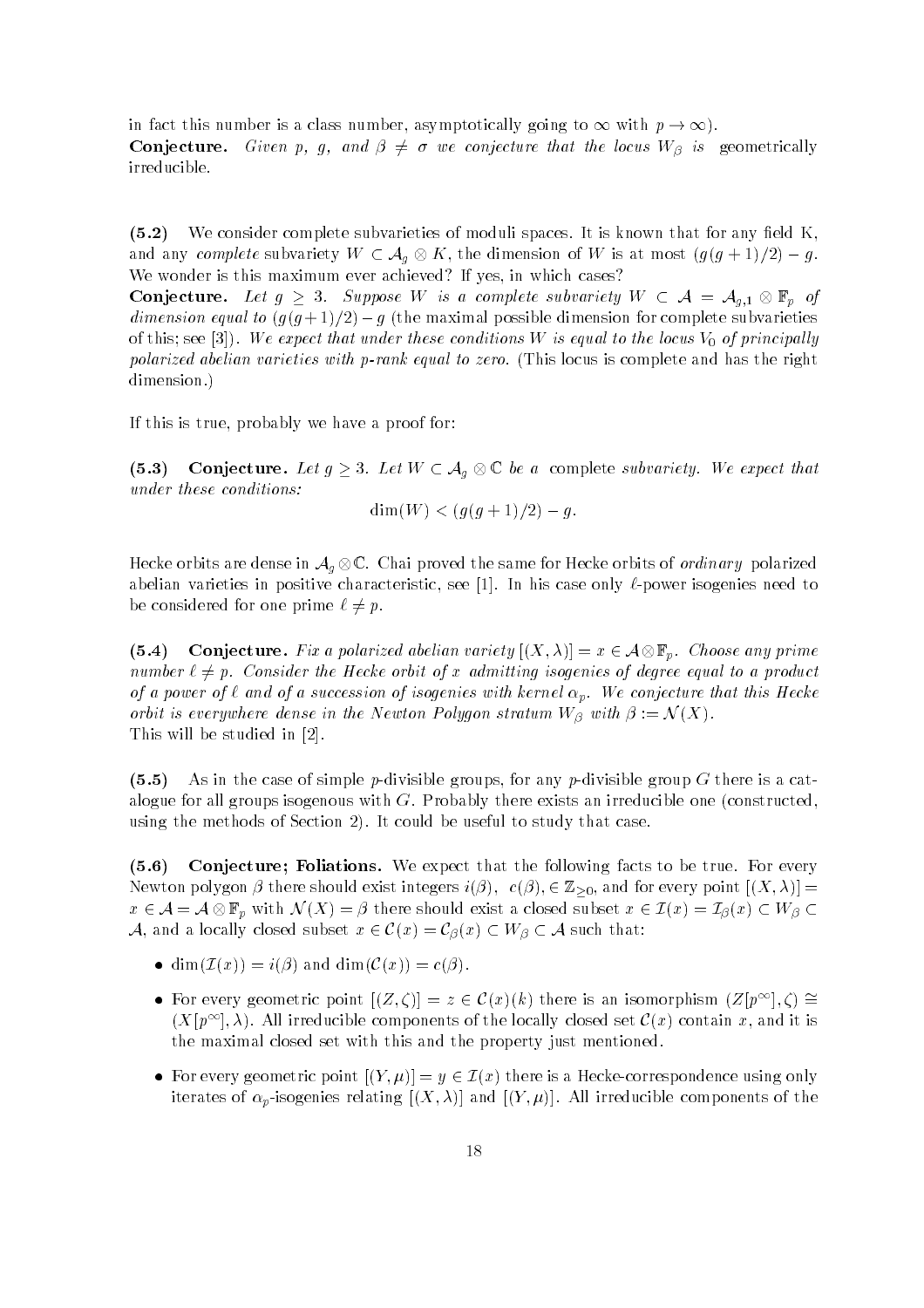closed set Ix-IX-is the maximal closed set is the maximal closed set with the maximal closed set with the prop just mentioned.

- $\mathbf{r} = \mathbf{r} \cdot \mathbf{r} + \mathbf{r} \cdot \mathbf{r} + \mathbf{r} \cdot \mathbf{r} + \mathbf{r} \cdot \mathbf{r} + \mathbf{r} \cdot \mathbf{r} + \mathbf{r} \cdot \mathbf{r} + \mathbf{r} \cdot \mathbf{r} + \mathbf{r} \cdot \mathbf{r} + \mathbf{r} \cdot \mathbf{r} + \mathbf{r} \cdot \mathbf{r} + \mathbf{r} \cdot \mathbf{r} + \mathbf{r} \cdot \mathbf{r} + \mathbf{r} \cdot \mathbf{r} + \mathbf{r} \cdot \mathbf{r} + \mathbf$ intersection is zero dimensional
- is more and a property are produced sets in the local sets in the component of the sets in the sets in the set intersect transversally at  $x$ , and together their tangent spaces span the tangent space of x W-
- Examples:

for the supersingular locus we have  $i(\sigma) = \sinh(\sigma) = |q^2/4|$  and  $c(\sigma) = 0$ ; for the ordinary locus we have in the contract of the ordinary locus we have in the contract of the contract of the contract of the contract of the contract of the contract of the contract of the contract of the contract er internet in prank equals entities a provided proper and the contractive of the and c-- sdim- gg -- -   $\mathcal{L}$  . The property of the property of the property of the contract of the contract of the contract of the contract of the contract of the contract of the contract of the contract of the contract of the contract of th We have - i c--

 There is an easy combinatorial argument by which the numbers i-- and c-- can be read out the new the Newton Polygon diagram of  $\mu$  .

, In general G p does not determine a possession group G But in some cases it does Let - be a symmetric Newton Polygon For a pair of relatively prime integers m n- we have denoted in the contracted by Hmn in the contracted by Hmn in  $\mathcal{S}$ and for an algebraically closed masses  $\mu_1$  and  $\mu_2$  is a maximal order in  $\mu_1$  and  $\mu_2$ End  $(G_{m,n}\otimes \kappa)$ . We define  $H_{\beta}$  to be the direct sum of all  $H_{m,n}$  ranging over all slopes of  $\rho.$ We expect

e energe se energies and the suppose of the production and algebra and algebra and algebra and algebra and alg braically closed field k, such that  $G[p] \equiv H_{\beta}[p]$ , then  $\beta$  we should conclude  $G \equiv H_{\beta}$ .

note that in the special cases of the special cases of the special cases of the special cases of the special cases of the special cases of the special cases of the special cases of the special cases of the special cases of conjecture is true; the conjectural statement above seems the natural generalization of this. Special cases have been proved

 $(5.8)$  Conjecture Newton Polygon strata the nonprincipally polarized case- Let be a symmetric Newton Polygon and consider all possible polarized abelian varieties, where the polarization need not be principal This gives a stratum WAG  $\vee$  (  $\vee$   $\vee$   $\vee$   $\vee$   $\vee$   $\vee$   $\vee$   $\vee$   $\vee$   $\vee$   $\vee$   $\vee$ p-rank of  $\xi$ , i.e. this Newton polygon has exactly f slopes equal to zero. We expect: under these conditions, there is an irreducible component

 $\mathcal{F}^{\mathcal{F}}$  , with  $\mathcal{F}^{\mathcal{F}}$  and  $\mathcal{F}^{\mathcal{F}}$  ,  $\mathcal{F}^{\mathcal{F}}$  ,  $\mathcal{F}^{\mathcal{F}}$  ,  $\mathcal{F}^{\mathcal{F}}$  ,  $\mathcal{F}^{\mathcal{F}}$  ,  $\mathcal{F}^{\mathcal{F}}$  ,  $\mathcal{F}^{\mathcal{F}}$  ,  $\mathcal{F}^{\mathcal{F}}$  ,  $\mathcal{F}^{\mathcal{F}}$  ,  $\mathcal{F}^{\mathcal{F}}$ 

*i.e.* we expect that there is a component of every Newton Polygon stratum which is a whole component of its  $p$ -rank stratum.

If this is the case we see that there are many pairs of polarized abelian variety X - and a Newton Polygon N X- such that there exist no deformation of X - to a polarized abelian variety with Newton Polygon equal to namely consider  $\mathcal{A}$  and the constant  $\mathcal{A}$ f -- f -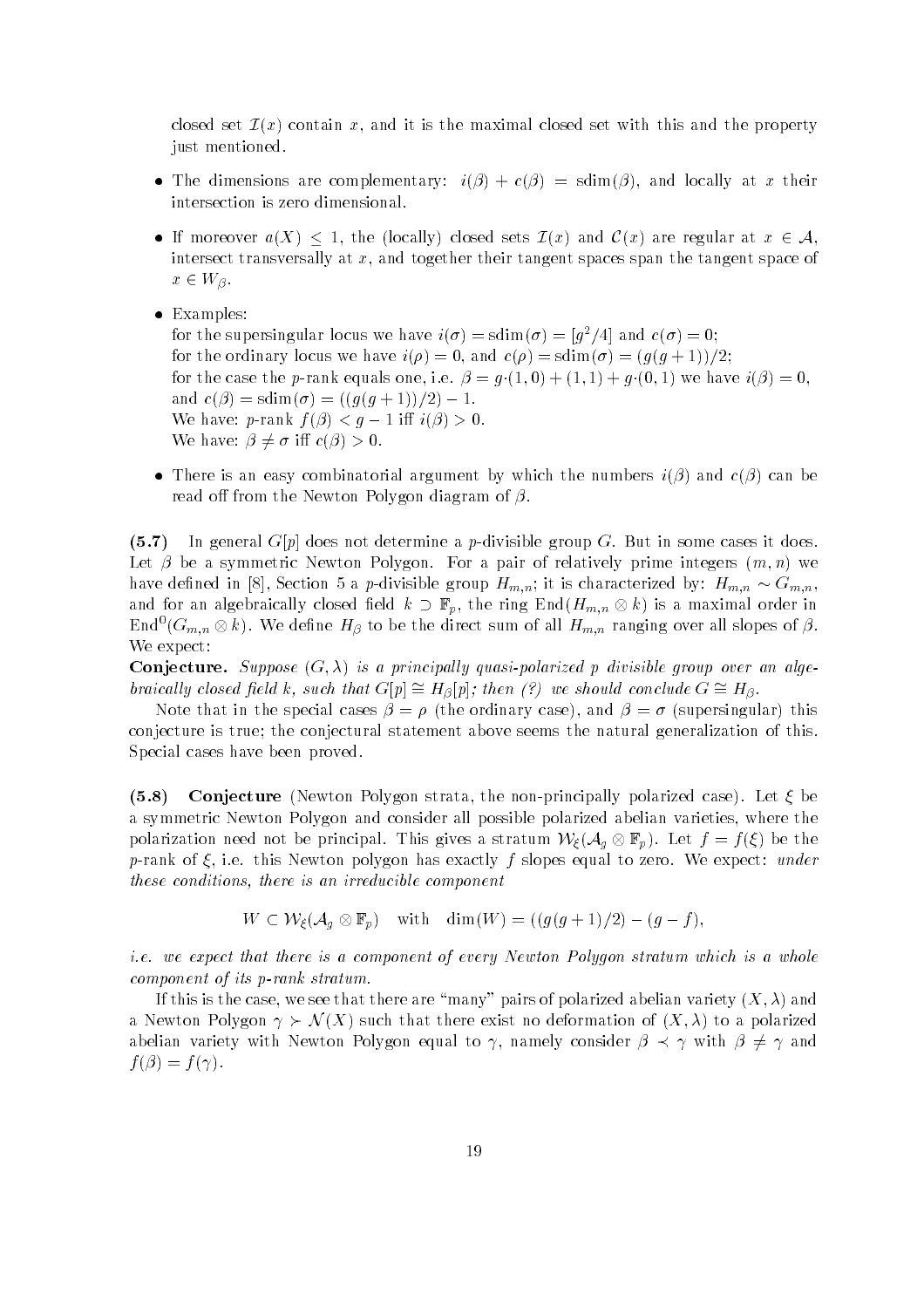## References

- [1]  $C.L. Chai Every ordinary symplectic isogeny class in positive characteristic is dense in$ the moduli Invent Math  -
- [2] C.-L. Chai & F. Oort [In preparation]
- is is a constructed to the contract of the moduli space of abeliance on the moduli space of the second to the appear
- [4] A. Grothendieck & J. Dieudonne *Etements de geometrie algebrique. Ch. 111°: Etude* cohomologique des faisceaux cohérents. Publ. Math. 11, IHES 1961.
- A Grothendieck Groupes de BarsottiTate et cristaux de Dieudonne Sem Math Sup Univ. Montréal. Presses Univ. Montréal, 1974.
- [6] A. J. de Jong Homomorphisms of Barsotti-Tate groups and crystals in positive characteristic Interiormetric comparations and the property of the state of the state of the state of the state of t
- $[7]$  A. J. de Jong Crystalline Dieudonné module theory via formal rigid geometry. Publ. Math IHES  -
- [8] A. J. de Jong & F. Oort Purity of the stratification by Newton Polygons. To appear.
- [9] N. M. Katz Serre-Tate local moduli. In: Surfaces algébriques (Sém. de géom. algebr. a start, the contract of the second contract of the springer of the springer of the springer of the second spr 202.
- [10] N. M. Katz Slope filtrations of F-crystals. Journ. Géom. Alg. Rennes, Vol. I, Astérisque 63, Soc. Math. France, 1979.
- [11] K.-Z. Li & F. Oort *Moduli of supersingular abelian varieties*. Lect. Notes Math. 1680. Springer - Verlag, 1998.
- $[12]$  Yu. I. Manin The theory of commutative formal groups over fields of finite characteristic. usp math surveys in the communication of the surveys of the set
- [13] D. Mumford *Geometric invariant theory*. Ergebn. Math., Neue Folge, Bd. 34, Springer Verlag
- [14] P. Norman An algorithm for computing local moduli of abelian varieties. Ann. Math. --- , -- . - , , -- . - . . . .
- per production of the state of abelian varieties and moduli of abelian varieties and the state of abelian vari
- [16] T. Oda & F. Oort Supersingular abelian varieties. Proceed. Intl. Symp. on Algebraic Geometry Ed M Nagata- Kyoto  Kinokuniya  pp
- [17] F. Oort Moduli of abelian varieties and Newton polygons. C. R. Acad. Sci. Paris 312 -
- [18] F. Oort Newton Polygons and formal groups: conjectures by Manin and Grothendieck. To appear